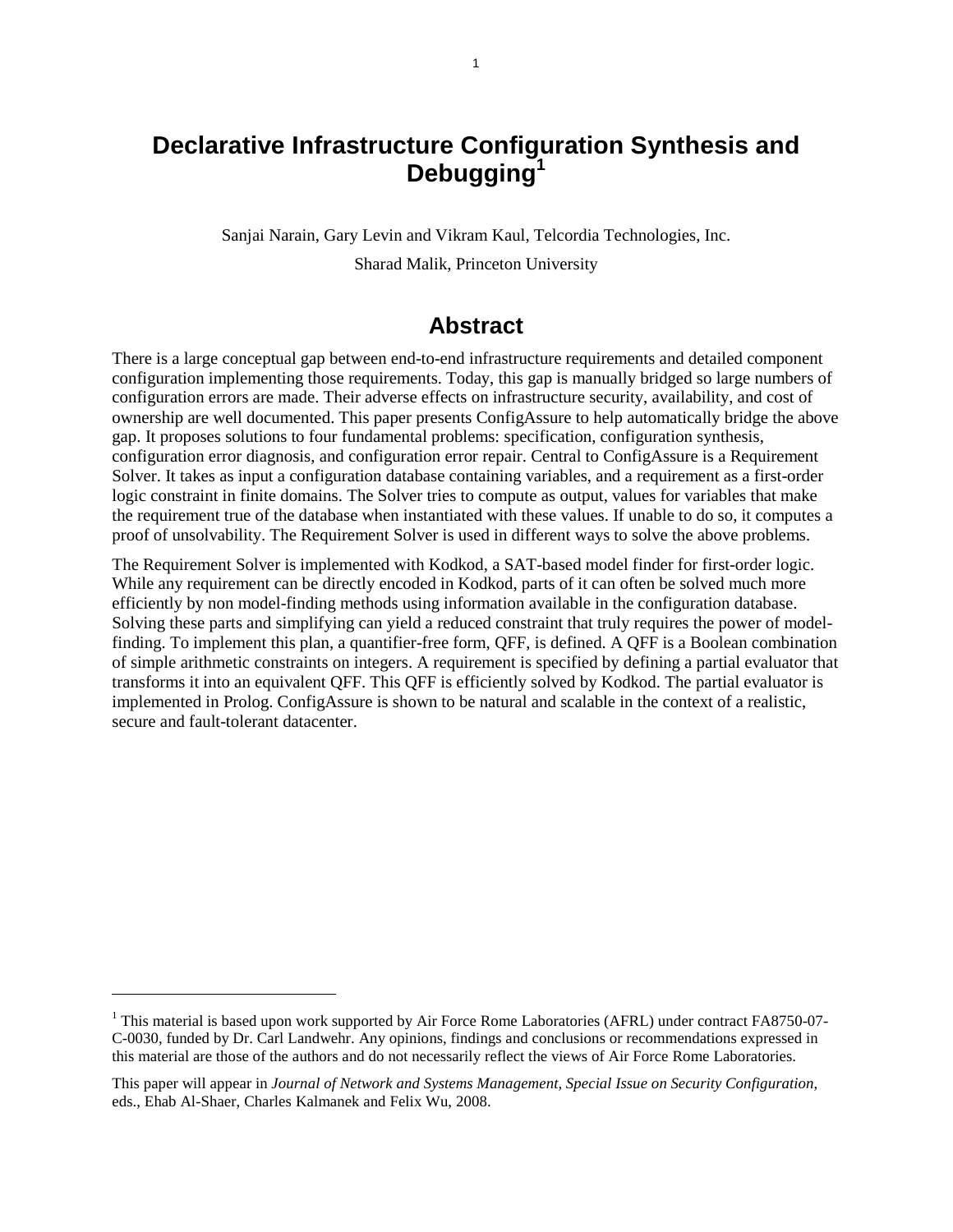# **1 Introduction**

There is a large conceptual gap between end-to-end infrastructure requirements and detailed component configurations implementing those requirements. Today, this gap is manually bridged. This causes large numbers of configuration errors whose adverse effects on infrastructure security, availability, and cost of ownership are well documented [7, 8, 9, 10]. This paper presents ConfigAssure to help automatically bridge this gap.



Central to ConfigAssure is a Requirement Solver as shown in Figure 1. This takes as input a configuration database, and a requirement on that database. Tuples in the configuration database can contain configuration variables. The Solver tries to compute values for these variables such that when these are replaced by their values, the resulting instantiated database satisfies the requirement. If unsuccessful, the Solver also computes a proof of unsatisfiability. The Requirement Solver is used to solve the following fundamental problems for bridging the gap between requirements and configurations:

- **Specification:** All requirements are expressed as constraints on configurations. A constraint is a unifying concept. Requirements on security, functionality, performance and reliability can all be naturally regarded as constraints. Configuration information is conveniently represented with a database. The meaning of requirements is defined by a partial evaluator that computes an equivalent quantifier-free form.
- **Configuration synthesis:** The declarative nature of the Requirement Solver provides the very important advantage of compositionality. Given requirements A and B, if the Solver computes a solution to A∧B the solution is guaranteed to satisfy both A and B. Compositionality is not guaranteed with procedural approaches. If B is enforced after A is, then A may well become false. The configurations for B may overwrite those for A.
- **Configuration error diagnosis:** If a requirement is unsolvable, the Solver computes a proof of unsolvability as a set of primitive constraints that is also unsolvable. If it contains a constraint of the form  $x=c$  where x is a configuration variable and  $c$  a constant, then  $x=c$  is a useful root cause. It pinpoints which configuration parameter's value is contributing to unsolvability.
- **Configuration error repair:** If a constraint **x**=**c** occurs in the proof of unsolvability, and also in the original requirement, then removing this constraint from the requirement is a good heuristic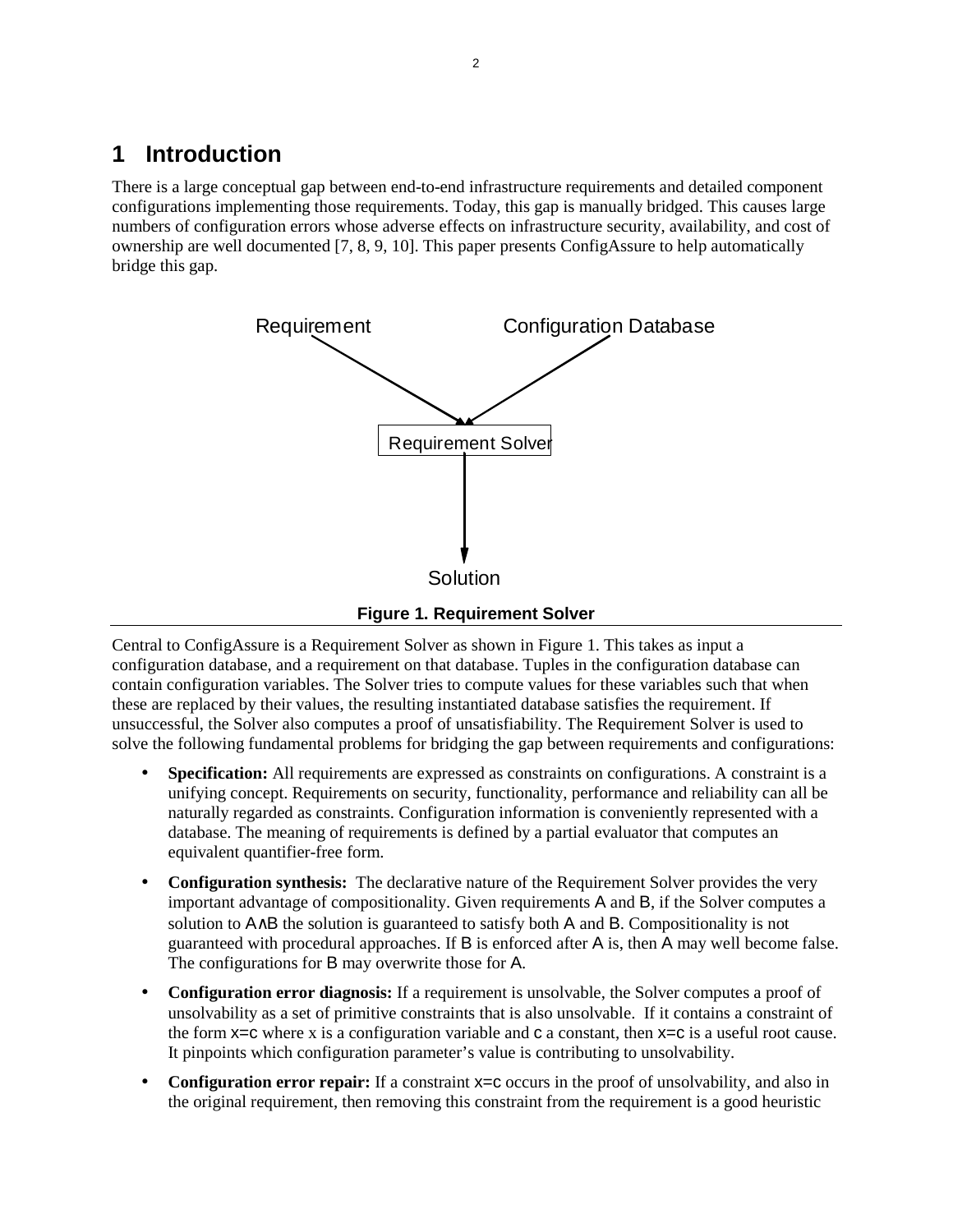for restoring solvability. Repair is a hard problem since changing a configuration to satisfy one requirement may violate others. Thus, the change must simultaneously satisfy all requirements, not just the violated one.



#### **Figure 2. Internal Architecture of Requirement Solver**

As shown in Figure 2, the Requirement Solver is implemented with Kodkod, a model-finder [3, 4]. Kodkod allows specification of first-order logic constraints in finite domains, transforms these into Boolean ones, solves these with SAT (satisfiability) solvers, then reflects results back into a model of first-order logic. If unable to do so, it outputs a proof of unsolvability. Modern SAT solvers such as ZChaff [2, 16] can solve millions of Boolean constraints in millions of Boolean variables (or output proofs of their unsolvability) in seconds.

Kodkod serves a critical role as an expressive, efficient and scalable front-end to a SAT solver. It directly accepts QFFs as input. It provides solutions or proofs of unsolvability in easy to manipulate data structures. Its optimizations, such as logarithmic encoding of integer variables, greatly reduce sizes of generated Boolean constraints.

However, while any requirement can be directly encoded and solved in Kodkod, many parts of it can often be solved much more efficiently by specialized constraint solvers, database engines or algorithms that use partial information available in the configuration database. Solving these parts and simplifying can yield a reduced constraint that truly requires the power of model-finding. A partial evaluation stage where a requirement is transformed into such a reduced constraint can scale up model-finding, and hence the Requirement Solver, to handle problems of realistic size.

ConfigAssure implements this plan by defining a quantifier-free form, QFF, consisting of Boolean combinations of simple arithmetic constraints on integers. A requirement is specified by defining a partial evaluator for it that transforms it into an equivalent QFF. A guiding principle for keeping the size of the QFF small is to disallow any constraint in it that can be evaluated via non model-finding methods. The QFF is submitted to Kodkod for solution. The Partial Evaluator in Figure 2 is the specification of all requirements of interest in a domain. It is currently implemented in Prolog [5,18]. QFFs offer several advantages:

Their high-level nature simplifies the design of the partial evaluator.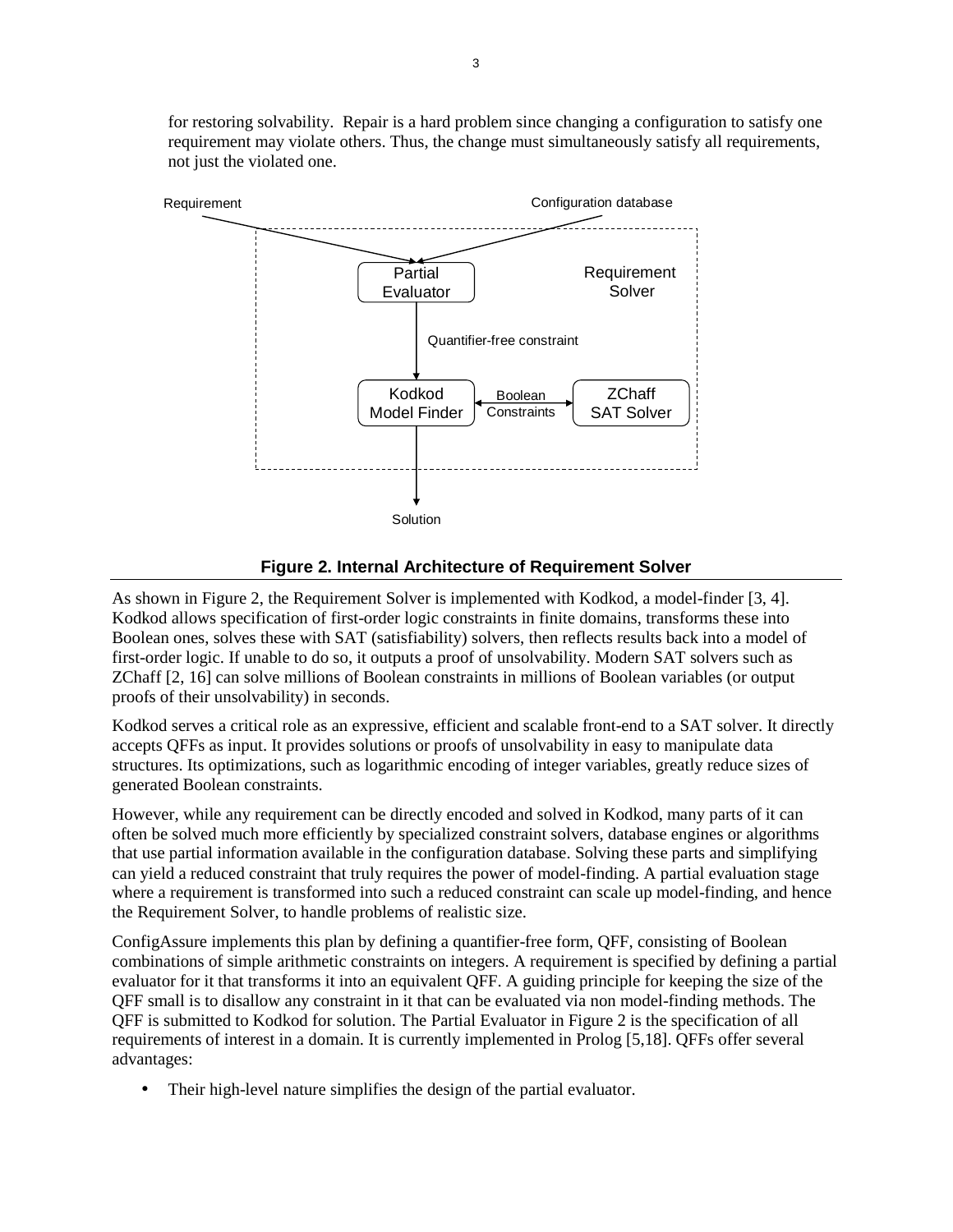• Their proofs of unsolvability simplify diagnosis and repair algorithms.

Section 2 outlines the design of a realistic, secure and fault-tolerant datacenter. It is the context for illustrating ConfigAssure. Section 3 describes the design of the Requirement Solver. Section 4 presents the partial evaluator for several representative requirements. Section 5 describes the application of ConfigAssure to solve fundamental configuration problems for the datacenter. Section 6 discusses ConfigAssure's performance for the datacenter and a related example. Section 7 discusses relationship with previous work. Section 8 presents a summary and outlines directions for future work.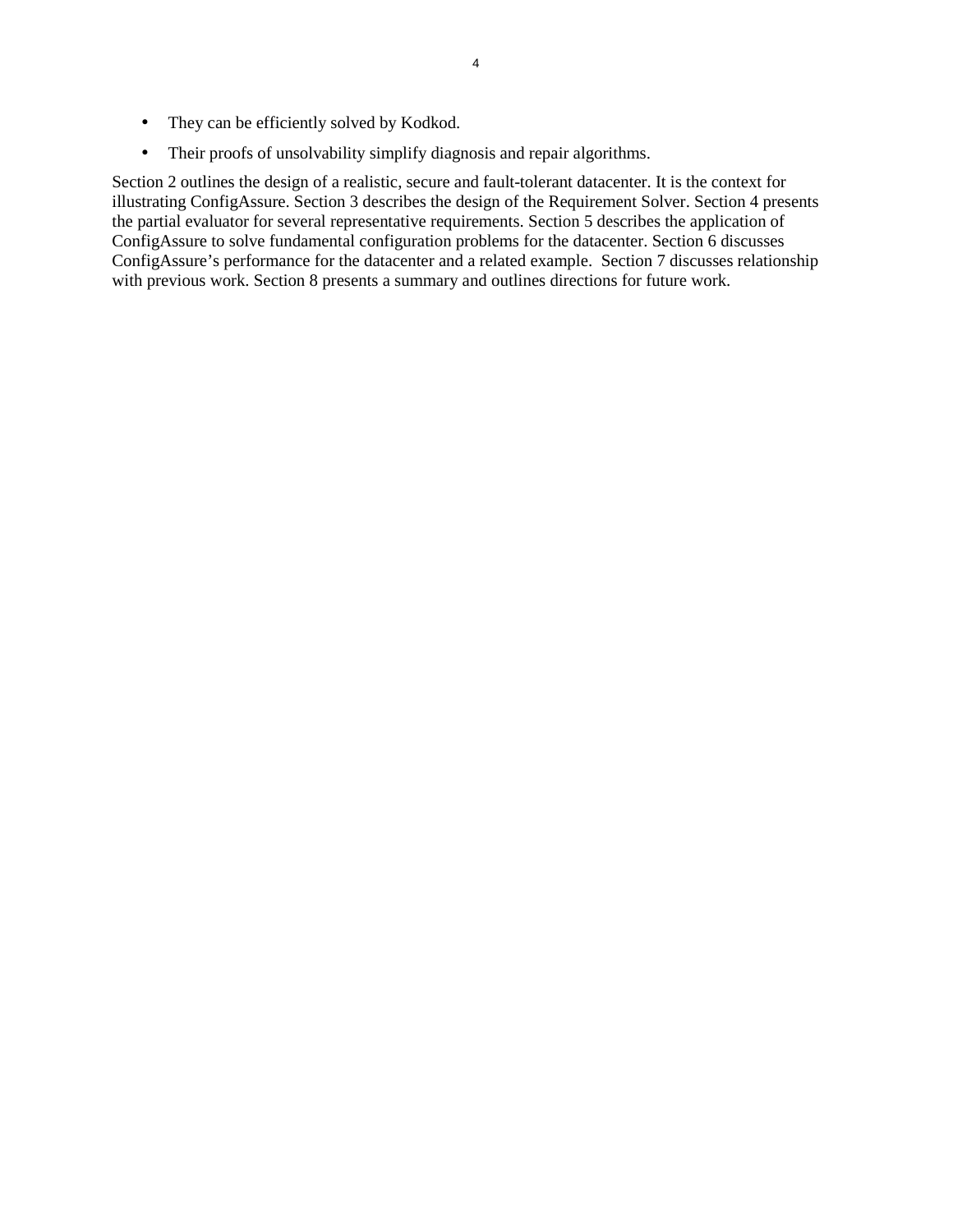

# **2 A Secure, Fault-Tolerant Data Center**

**Figure 3. Secure, Fault-Tolerant Data Center** 

ConfigAssure will be illustrated in the context of a realistic datacenter as shown in Figure 3. This datacenter operates a shared wireless service backend for tens of external customers. It has to satisfy stringent requirements on security, performance and fault-tolerance. Hosts host1,..,host4 are the servers. Packets from these are statically routed via rina/rinb through firewalls fwa and fwb and out of gateway routers rexa/rexb. They then travel via IPSec tunnels to the external customer sites. Firewalls permit only predefined packet flows defined by source, destination and ports and protocols at source and destination. IPSec tunnels encrypt sensitive flows. The hot standby routing protocol, HSRP, run by external interfaces of rexa and rexb provides a virtual IP address to the outside world. If one router fails, the other takes over the virtual IP address to restore IP connectivity to the outside world. Requirements that capture the above datacenter design are:

#### **IP Addressing**

- All addresses are within a definite address range.
- All addresses in a subnet are unique.
- No two distinct subnets overlap.

#### **Routing**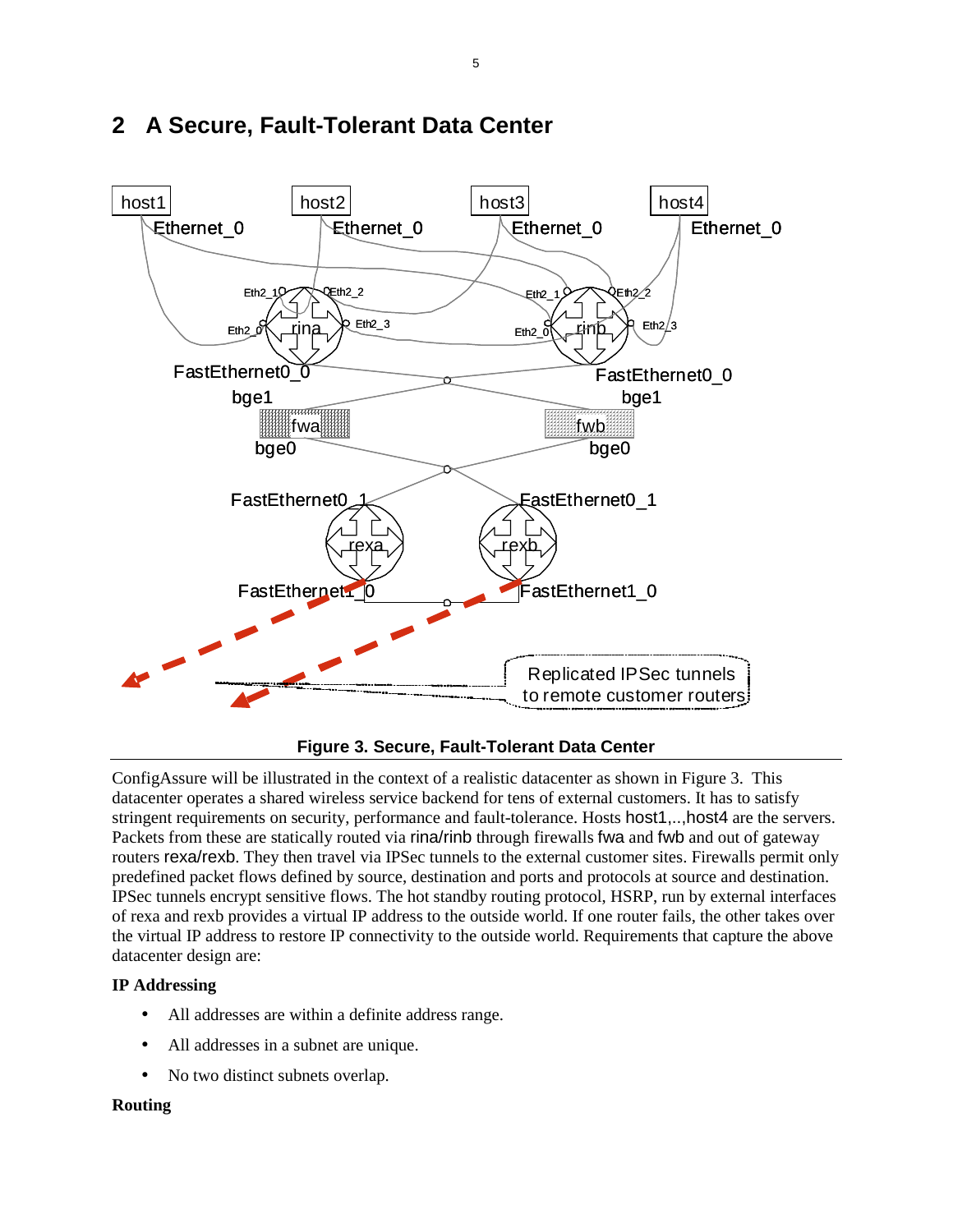• If an IPSec tunnel protects a packet, there is a static route that directs it into the tunnel.

#### **Fault tolerance**

- External interfaces of external routers participate in an HSRP group
- If an IPSec tunnel originates at an interface participating in an HSRP group, then the IPSec tunnel is replicated at all interfaces participating in that group.

#### **Security**

- Every packet flow to a customer site is protected via an IPSec tunnel at both external routers.
- Only negotiated packet flows to and from customer sites are permitted through firewalls.
- Rule sets on all firewalls are identical.

To implement these requirements, system components such as hosts, routers and firewalls need to be configured. Some configuration parameters are:

- IP addresses and masks of interfaces.
- Static route destinations and next hops on routers.
- IPSec tunnel source, destination, encryption and hash algorithms, keys, and packet flows to be encrypted. Tunnels are configured on routers.
- HSRP groups, interfaces participating in these groups and virtual address for each group. HSRP is configured on sets of interfaces.
- Firewall rules specifying what packet flows are permitted or denied. Firewall rules are configured on firewalls and routers.

A typical router's configuration file can contain anywhere from a hundred to several thousand configuration commands. Ensuring that these are consistent with end-to-end requirements is hard, so large numbers of configuration errors are made. These can cause loss of connectivity, security breaches, single points of failure and performance degradation.

A configuration error actually caused a single point of failure in the datacenter, in spite of redundant resources in place. It arose from an interesting dependence between security and fault-tolerance. If the active HSRP router fails, then the backup router assumes the virtual IP address. However, this is not sufficient to restore IPSec connectivity with customer sites. Every IPSec tunnel originating from the active router must also be replicated at the backup router. This is the reason for the second fault-tolerance requirement. This requirement was incorrectly implemented for one customer site, so that site was at risk of losing service to the datacenter.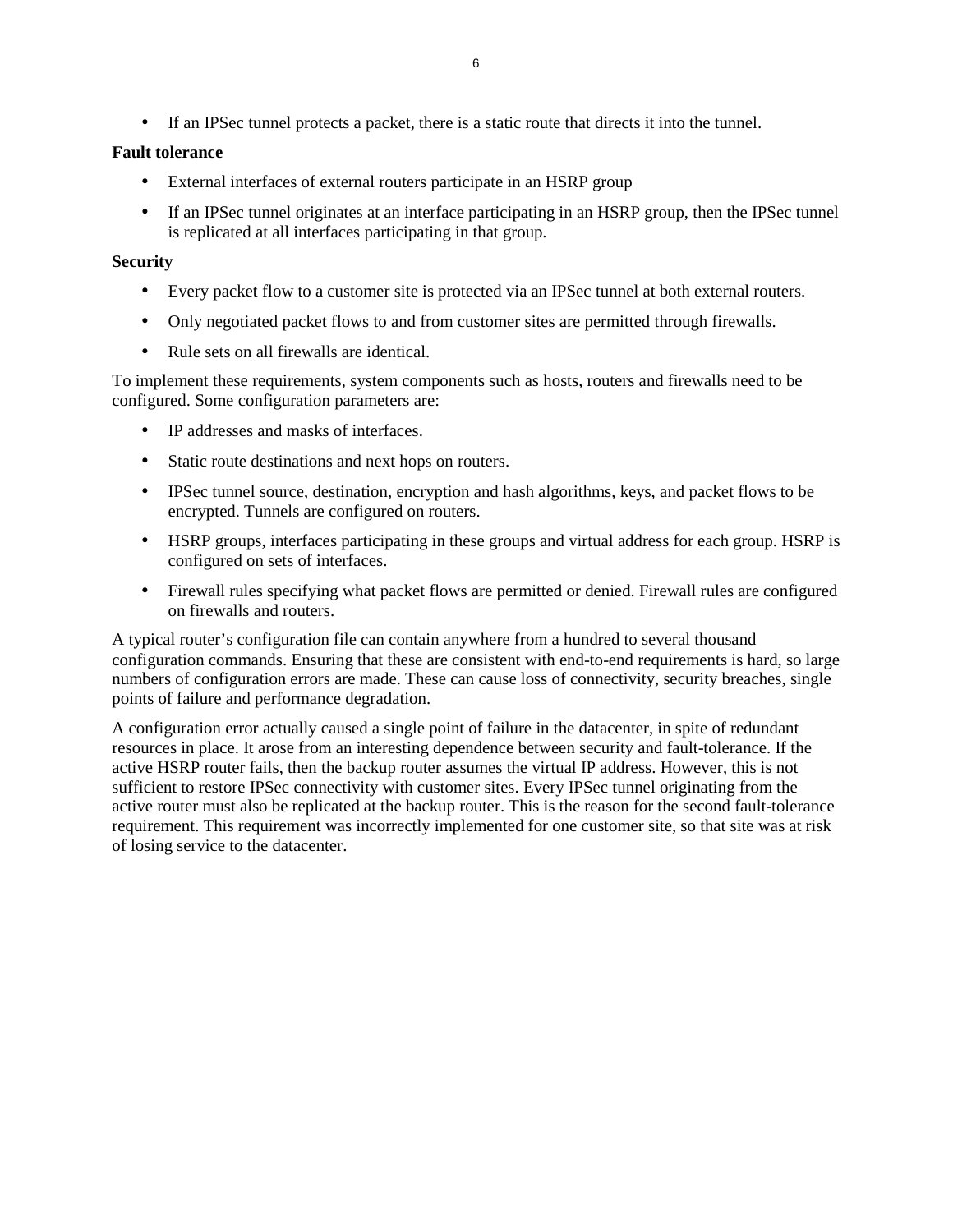# **3 Requirement Solver Design**

This section presents a precise definition of the Requirement Solver then shows how it is used to solve fundamental configuration problems.

### **3.1 Definitions**

**Primitive Basis.** We assume an enumerably infinite set of configuration variables, and function symbols, predicate symbols and configuration database symbols of zero or more arguments. Zeroargument function symbols are also called scalars. The set of scalars includes integers.

A Requirement Solver for a particular configuration application will contain only a finite number of variables and symbols but all drawn from the above set.

**Terms.** Every configuration variable and scalar is defined to be a term. If  $x_1, \ldots, x_k$  are terms and F is a kargument function symbol then  $F(x_1, \ldots, x_k)$  is a term. An example of a term is the list [host1-h1, rexarA1, rexb-rB1] containing three host-interface pairs. Here [A, B, C] is an abbreviation for the term |(A,  $|(B, |(C, []))$ ) where | is a list constructor symbol and  $[]$  is the symbol for the empty list. Also, A-B is an abbreviation for  $-(A, B)$  where – is a pair constructor symbol. – is different from the symbol for subtraction, and meanings are distinguished from context.

**Configuration Database.** Where  $P$  is a database symbol of  $k$ -arguments and  $x_1, \ldots, x_k$  are either scalars or configuration variables then  $P(x_1, \ldots, x_k)$  is a database tuple. A finite set of database tuples is a configuration database, for example:

> ipAddress(host1, h1, '121.96.41.1', 24). ipAddress(rexa, rA1, '121.96.41.2', 24). hsrp(rexa,  $rA1$ ,  $int(1)$ ,  $int(2)$ ). hsrp(rexb,  $rB1$ ,  $int(3)$ ,  $int(4)$ ). ipSecTunnel('121.96.41.1', '192.168.1.2', 3des, sha, xxx, profile) flow(rexa, profile, '1.1.1.1', 80, '2.2.2.2', 80, tcp) staticRoute(host1, '192.168.1.2', '255.255.255.255', '121.96.41.3').

The first tuple states that the IP address of interface h1 on host1 is '121.96.41.1' with a 24 bit mask. An n-bit mask is a bit sequence of n ones followed by 32-n zeros. Similarly, for the second. The third states that interface rA1 of rexa participates in an HSRP group int(1) with virtual IP address int(2). Similarly, for the fourth. Here  $int(1)$ ,  $int(2)$ ,  $int(3)$ ,  $int(4)$  are configuration variables. The fifth tuple states that there is an IPSec tunnel between addresses in the first two fields with encryption algorithm 3des, hash algorithm sha, preshared key xxx. The packets this tunnel protects are specified by the flow profile. The sixth tuple defines profile on rexa as the set of packets with source address, source port, destination address, destination port, and protocol as specified in the third through the seventh fields, respectively. The last tuple states that on host1 there is a static route to the address range specified by the second and third fields via the next hop in the last field.

The syntactic convention followed *in a configuration database* is that all compound terms, such as int(1), int(2) are configuration variables.

For exposition purposes, IP addresses are shown in dotted quad notation but in the implementation, they are represented by integers. For example, '121.96.41.1' is represented by 2036345089=121\*256^3 + 96\*256^2 + 41\*256 +1.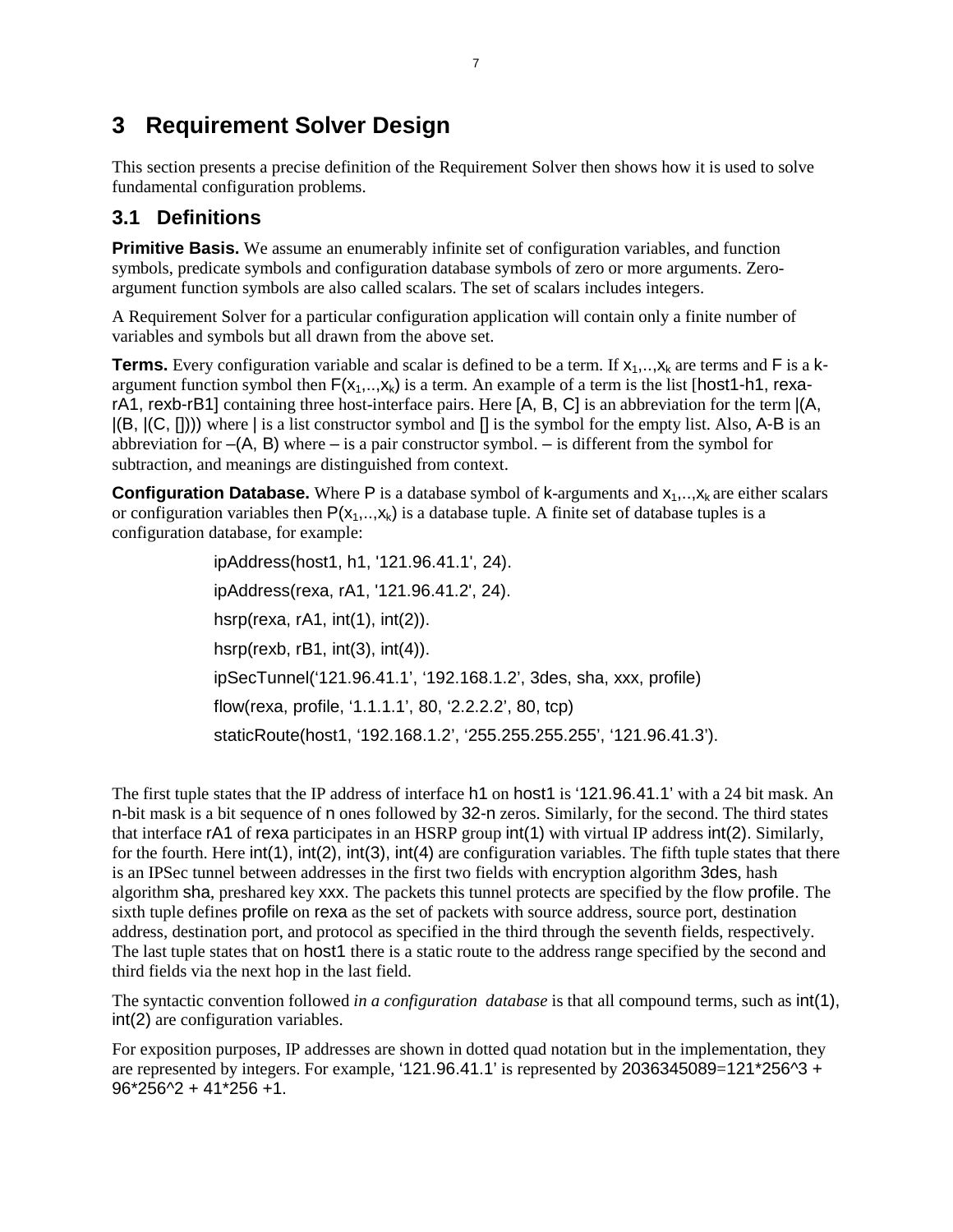**Requirements.** If  $x_1, \ldots, x_k$  are terms and R is a k-argument predicate symbol then  $R(x_1, \ldots, x_k)$  is a requirement. If R1 and R2 are requirements then so are not(R1), and(R1, R2), or(R1, R2), implies(R1, R2). Requirements don't have explicit quantifiers but they can be given a meaning that is equivalent to a first-order logic formula that does. A configuration variable-free requirement is intended to be true or false of a configuration variable-free database. We use "constraints" and "requirements" interchangeably. Examples of requirements are:

- all\_physical\_addresses\_distinct. For a database, this means that no two physical IP addresses in the database are equal. This requirement has implicit universal quantification.
- address\_space(121.96.0.0, 16). For a database, this means that all addresses in that database are in the range 121.96.0.0 to 121.96.255.255.
- subnet([host1-h1, rexa-rA1, rexb-rB1]). For a database, this means that the database contains tuples defining IP addresses and masks for interfaces h1, rA1, rB1 on devices host1, rexa, rexb respectively. Furthermore, these interfaces are on same subnet in that their network identifiers are identical. The network identifier of an interface is obtained by bitwise-anding its IP address and mask.
- hsrp\_subnet([rexa-rA1, rexb-rB1]). For a database, this means that the database contains tuples defining HSRP group identifiers and virtual IP addresses for interfaces rA1, rB1 on devices rexa, rexb respectively. Furthermore, these interfaces have the identical group identifier and virtual address, and this virtual address and physical addresses of interfaces are in the same subnet.
- contained $('121.96.41.1', 16, '121.96.41.2', 24)$ . This means that the network identifier 121.96.41.1/16 contains the subnet range '121.96.41.2'/24. A/M is the network identifier formed from bitwise-anding the IP address A and mask M.

**Quantifier-Free Forms.** A quantifier-free form, QFF, is a constraint formed from configuration variables, integers, function symbols for addition, subtraction and bitwise operations, and predicate symbols =,  $\leq$ ,  $\geq$ ,  $\geq$ =,  $=\leq$ . An example of a QFF is:

> and(mask(1)<mask(2), bitwiseand(addr(1), 4294967295<<(32-mask(1)))  $=$  bitwiseand(addr(2), 4294967295 << (32-mask(1))))

This is an expansion of the constraint contained( $addr(1)$ , mask(1),  $addr(2)$ , mask(2)). The binary representation of 4294967295 is a sequence of 32 1s. It is left shifted to construct the actual mask.

**Partial Evaluator.** The meaning of requirements in the context of a database is defined by the Partial Evaluator. The evaluator transforms a requirement into an equivalent QFF. Let  $\sigma$  be an assignment of variables to integers  $\{\langle x_1 = v_1, ..., \langle x_k = v_k \rangle\}$ , each  $x_i$  a configuration variable and each  $v_i$  an integer. Let Req be a requirement, DB a database and C a QFF. Let Reqσ be the result of replacing each variable in Req by its value in σ. Similarly, for DBσ and Cσ. Now, eval(Req, DB, C) means that for any assignment  $\sigma$ , Req $\sigma$  is true of DB $\sigma$  iff C $\sigma$ . In practice, DB is implicit and we define the predicate eval(Req, C).

The Partial Evaluator for a configuration application is the definition of the eval predicate for all requirements and databases of interest in that application. It is implemented in Prolog.

A central guiding principle in the implementation of eval(Req, DB, C) is that C should not contain a constraint that can be evaluated by non-model finding methods. Kodkod will still evaluate such a constraint but incur needless overhead. For example,  $and(2+3>4, mask(1)=24)$  should be reduced to mask(1)=24 before being submitted to Kodkod.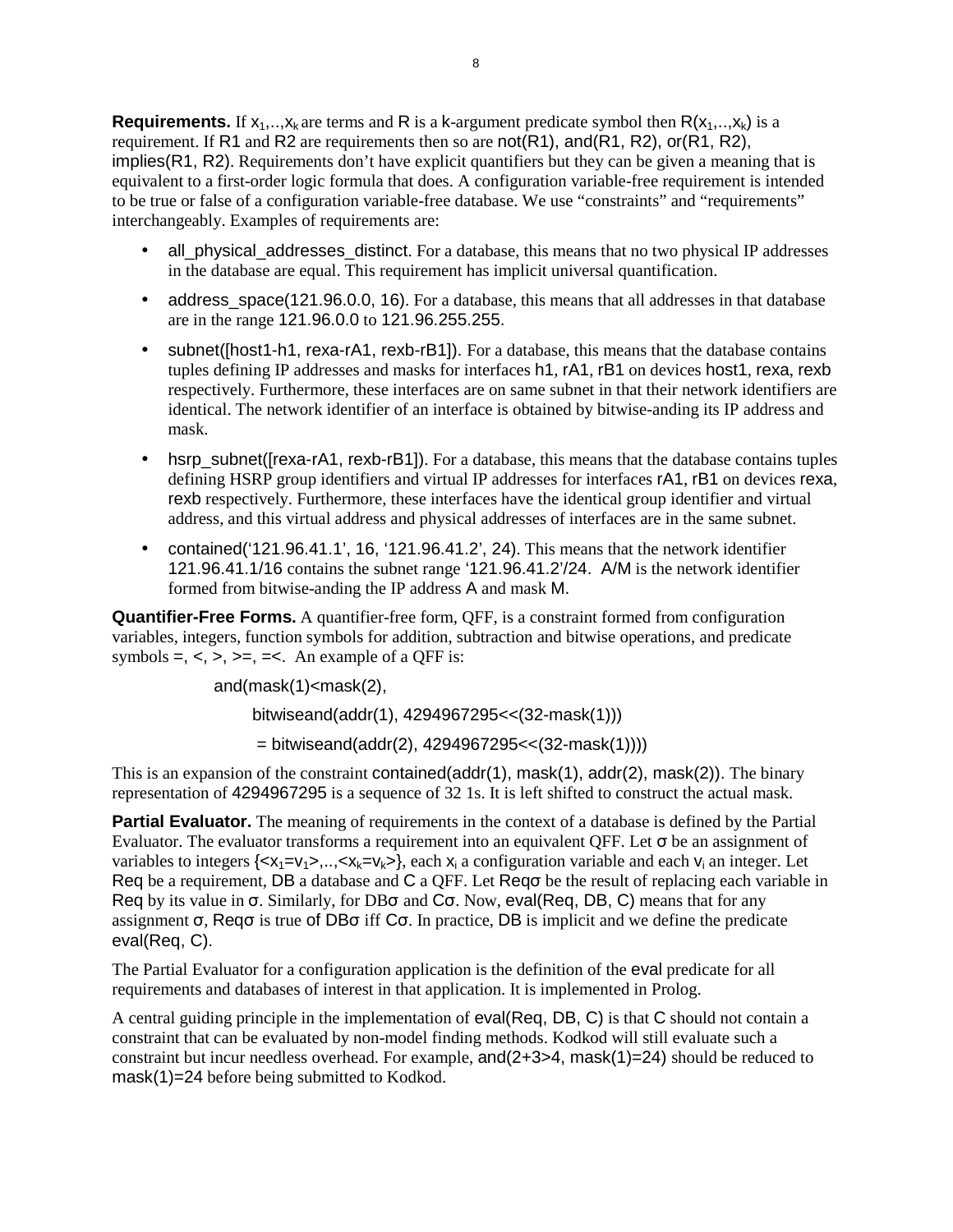**Kodkod Interface.** This interface is defined by a Prolog predicate solve(Q, Result) where Q is a QFF. If Q is solvable, Result is a term solvable: $\sigma$  where  $\sigma$  is a assignment of configuration variables to integers satisfying Q. If Q is unsolvable, Result is a term unsolvable:P where P is a proof of unsolvability. This proof is a list of QFFs whose conjunction is itself unsolvable. An example of P is  $[mask(0)=16, not(mask(0)=16)]$ . Usually, this conjunction is much smaller than Q. The implementation of solve calls Kodkod methods for initializing Kodkod, setting up the QFF in Java, solving it and finally importing a solution or a proof of unsolvability back into Prolog.

# **3.2 Solving Fundamental Configuration Problems**

The above framework greatly simplifies the solution of fundamental configuration problems. To **specify a requirement**, define the partial evaluator (eval) for it. One need not define eval for each requirement but rather for requirement templates such as subnet(L) above. For a particular application domain a Requirement Library is envisioned that contains procedures to efficiently solve fundamental classes of requirements in that domain. A user can compose these to define complex requirements. As this library grows, the task of specifying new requirements will become simpler.

For **configuration synthesis**, given a requirement R and a configuration database DB, to find a variable valuation σ such that Rσ is true of DBσ, use the following Prolog query:

eval(R, DB, Q), solve(Q, solvable: X)

If the query succeeds, the Prolog variable X will be bound to  $\sigma$ .

For **configuration error diagnosis**, let DB be a configuration database containing variables  $x_1, \ldots, x_k$ . Let Relaxable be the conjunction of the primitive constraints  $x_1 = v_1, \ldots, x_k = v_k$  where each  $x_i$  is a configuration variable and each  $v_i$  is an integer. Relaxable is used not only to specify initial values for a set of variables but also to indicate that these values can be relaxed if necessary. Suppose for some Req, DB and Q, eval(Req, DB, Q) but and(Q, Relaxable) is unsolvable. Then the Prolog query:

eval(Req, DB, Q), solve(and(Q, Relaxable), unsolvable:Proof)

will succeed, binding the Prolog variable Proof to a list of QFFs whose conjunction is also unsolvable. If a constraint  $x_i = v_i$  is a member of Proof then it becomes a useful root cause of the unsolvability of and(Q, Relaxable). If such a constraint cannot be found, the algorithm halts.

For **configuration error repair**, to find an alternative value of  $x_i$ , remove  $x_i = v_i$  from Relaxable to create Relaxable' and try to solve and  $(Q, Relaxable')$ . If solve succeeds, it will find a new value of  $x_i$ , in effect repairing the incorrect value  $v_i$  it was set to. If not, compute a new proof of unsolvability and repeat. If such a constraint cannot be found, the algorithm halts.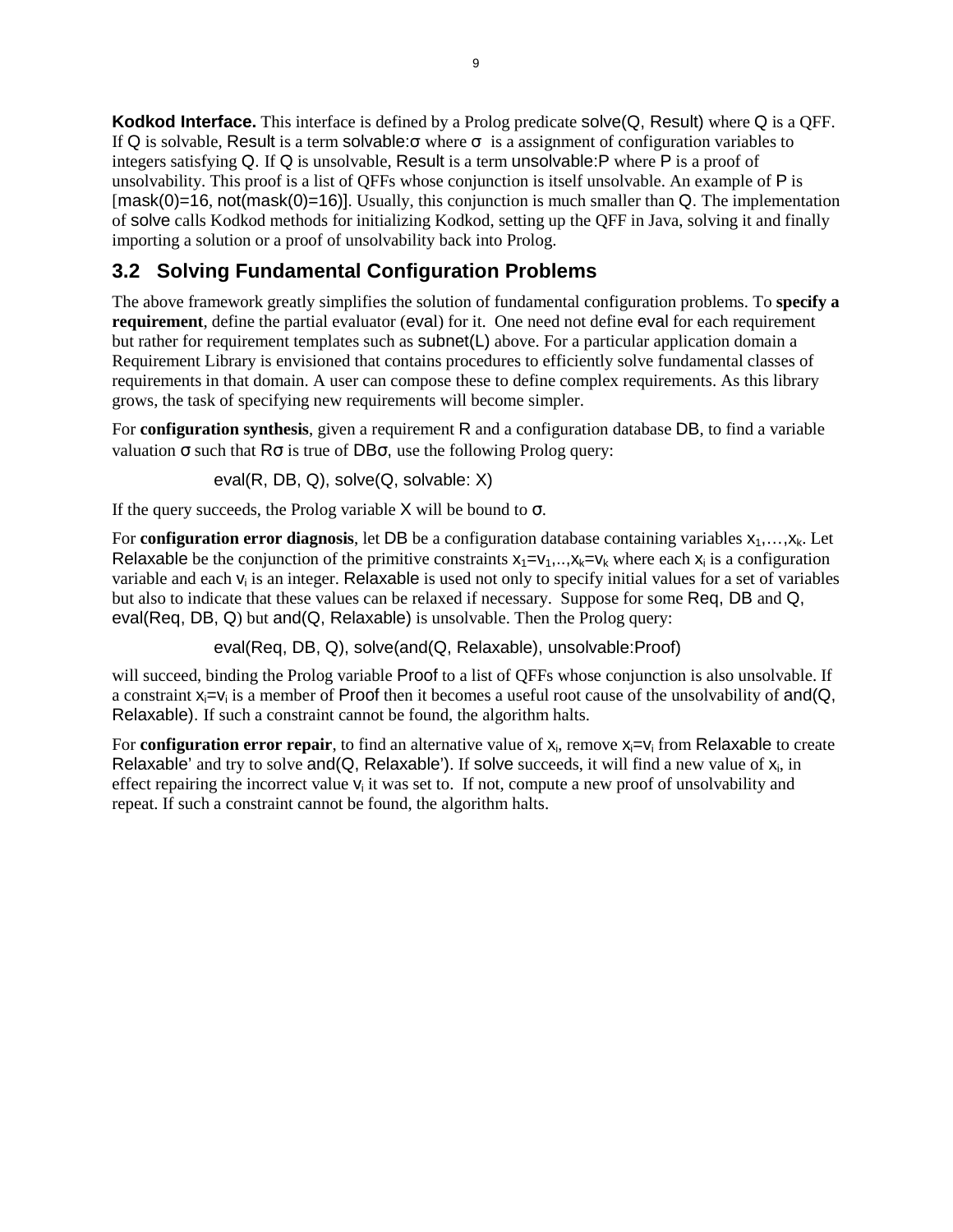# **4 Partial Evaluator Examples**

This section describes the partial evaluator for a representative set of requirements. The partial evaluator is implemented in Prolog.

## **4.1 All Physical IP Addresses Distinct**

The partial evaluator for the requirement all\_physical\_addresses\_distinct finds the set of all address fields in all ipAddress tuples in the configuration database, then computes the QFF for all of these to be distinct. Let U and A be two distinct fields. If any of these is a configuration variable then one cannot evaluate whether U and A are unequal so  $not(U=A)$  is included in the QFF. Otherwise,  $not(U=A)$  is evaluated by Prolog. If true, then it is not included in the QFF. If false, then the QFF false is output signifying that all physical addresses distinct cannot be true for the given database. This plan illustrates ConfigAssure's guiding principle that if a constraint can be evaluated by non model-finding methods then it not be included in the QFF. The plan is implemented by the following Prolog rules:

\_\_\_\_\_\_\_\_\_\_\_\_\_\_\_\_\_\_\_\_\_\_\_\_\_\_\_\_\_\_\_\_\_\_\_\_\_\_\_\_\_\_\_\_\_\_\_\_\_\_\_\_\_\_\_\_\_\_\_\_\_\_\_\_\_\_\_\_\_\_\_\_\_\_

```
eval(all_physical_addresses_distinct, C):-, 
    findall(X, H^I^M^ipAddress(H, I, X, M), S), 
    eval(no_duplicates(S), C). 
eval(no_duplicates([]), true). 
eval(no_duplicates([U|V]), and(D, E)):- 
   eval(no_duplicates(V), D),
   eval(non_member(U, V), E).
eval(non_member(U, []), true).
eval(non_member(U, [A|B]), and(C, D)):-
```
check([not(U=A)], C),

eval(non\_member(U, B),D).

The first rule states that the QFF for all physical addresses distinct is C provided S is the set of all IP addresses in the configuration database, and C is the QFF for no\_duplicates(S). The second states that if S is empty, this QFF is true. The third computes two QFFs, one for the tail of S and another for the requirement that the head of S not be a member of the tail of S. Finally, it returns the conjunction of the two QFFs. The fourth and fifth rules compute the QFF for an address not being a member of a list. The check procedure binds C to not( $U=A$ ) if one of U and A is a configuration variable, and to true if both U and A are distinct integers. If U and A are equal, check fails. This failure causes eval to return false via a default rule, not shown here. The Prolog query eval(all ip addresses distinct, C) for the database:

\_\_\_\_\_\_\_\_\_\_\_\_\_\_\_\_\_\_\_\_\_\_\_\_\_\_\_\_\_\_\_\_\_\_\_\_\_\_\_\_\_\_\_\_\_\_\_\_\_\_\_\_\_\_\_\_\_\_\_\_\_\_\_\_\_\_\_\_\_\_\_\_\_\_

ipAddress(rexa, ha, '121.96.41.1', 24). ipAddress(rexb, hb, '121.96.41.2', 24). ipAddress(rexc, hc, addr(1), 24).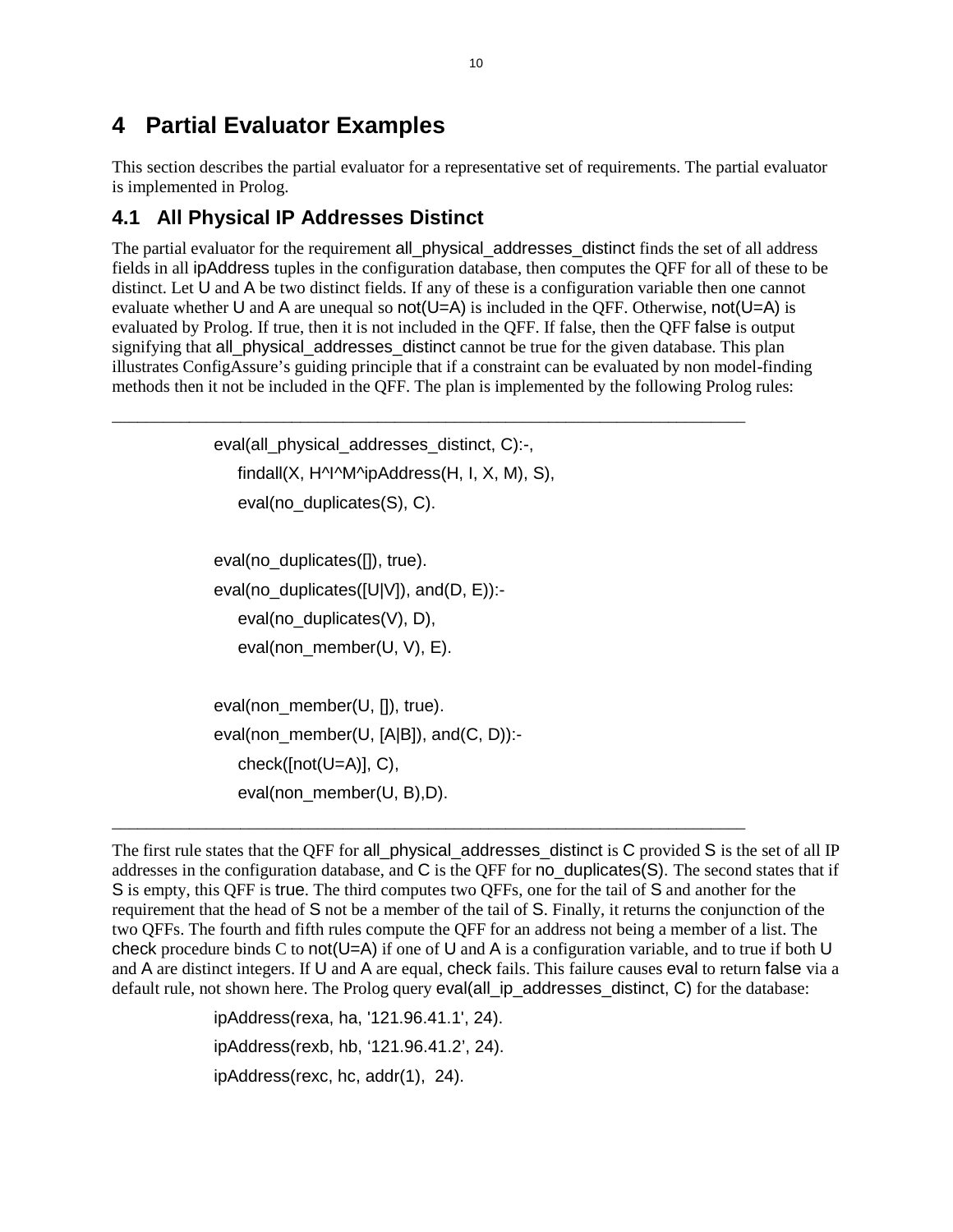binds C to the OFF and (not  $(\text{addr}(1)=121.96.41.1')$ , not  $(\text{addr}(1)=121.96.41.2'))$ . Note that not('121.96.41.1'='121.96.41.2') does not appear in the QFF because it is already evaluated to be true. In general, if there were k interfaces and addresses of k-1 interfaces are known, then the QFF would contain only k-1 constraints. It would *not* contain k\*(k-1)/2 inequalities from a straightforward interpretation of all physical addresses distinct.

### **4.2 All Interfaces In Same Subnet**

The partial evaluator for a more complex requirement, subnet $(L)$  where L is a list of host-interface pairs computes the QFF for the subnet identifier of each interface to be equal. It does so via the contained(A, M, B, N) requirement template defined earlier. It is implemented by the following Prolog rules:

\_\_\_\_\_\_\_\_\_\_\_\_\_\_\_\_\_\_\_\_\_\_\_\_\_\_\_\_\_\_\_\_\_\_\_\_\_\_\_\_\_\_\_\_\_\_\_\_\_\_\_\_\_\_\_\_\_\_\_\_\_\_\_\_\_\_\_\_\_\_\_\_\_\_

eval(subnet([]), true). eval(subnet([\_]), true). eval(subnet([H-I, H1-I1|Rest]), C): ipAddress(H, I, A, M), ipAddress(H1, I1, A1, M1), check([contained(A, M, A1, M1)], C1), check([M=M1], C2), eval(subnet([H1-I1 | Rest]), CR), simplify(and(C1, and(C2, CR)), C).

The first two rules state that if there is just zero or one interface in L, the QFF is true. The last rule states if there is more than one interface, then the QFF is C where:

- C1 is the QFF for the network identifier of the first interface in L containing the network identifier for the second.
- C2 is the QFF for the masks of the first and second interfaces being equal
- CR is the QFF for all interfaces in L, except the first one, being on the same subnet

\_\_\_\_\_\_\_\_\_\_\_\_\_\_\_\_\_\_\_\_\_\_\_\_\_\_\_\_\_\_\_\_\_\_\_\_\_\_\_\_\_\_\_\_\_\_\_\_\_\_\_\_\_\_\_\_\_\_\_\_\_\_\_\_\_\_\_\_\_\_\_\_\_\_

\_\_\_\_\_\_\_\_\_\_\_\_\_\_\_\_\_\_\_\_\_\_\_\_\_\_\_\_\_\_\_\_\_\_\_\_\_\_\_\_\_\_\_\_\_\_\_\_\_\_\_\_\_\_\_\_\_\_\_\_\_\_\_\_\_\_\_\_\_\_\_\_\_\_

• C is the Boolean simplification of and (C1, and (C2, CR)).

The first two calls in the body retrieve addresses A, A1 and masks M, M1 from the configuration database. The third call in the body evaluates the containment constraint for A, M, A1, M1. If these are not all constants, then the constraint cannot be evaluated and C1 is bound to (an unevaluated version) of the constraint itself. If the constraint can be evaluated, then C1 is bound to its value, true or false. Similarly, for the fourth call in the body. These calls to check again illustrate the ConfigAssure guiding principle that if a constraint can be evaluated through non model-finding means it should not become part of the final QFF. If C1 or C2 are bound to true or false, the call to simplify will filter these away leading to an even more reduced QFF. The definition of check is: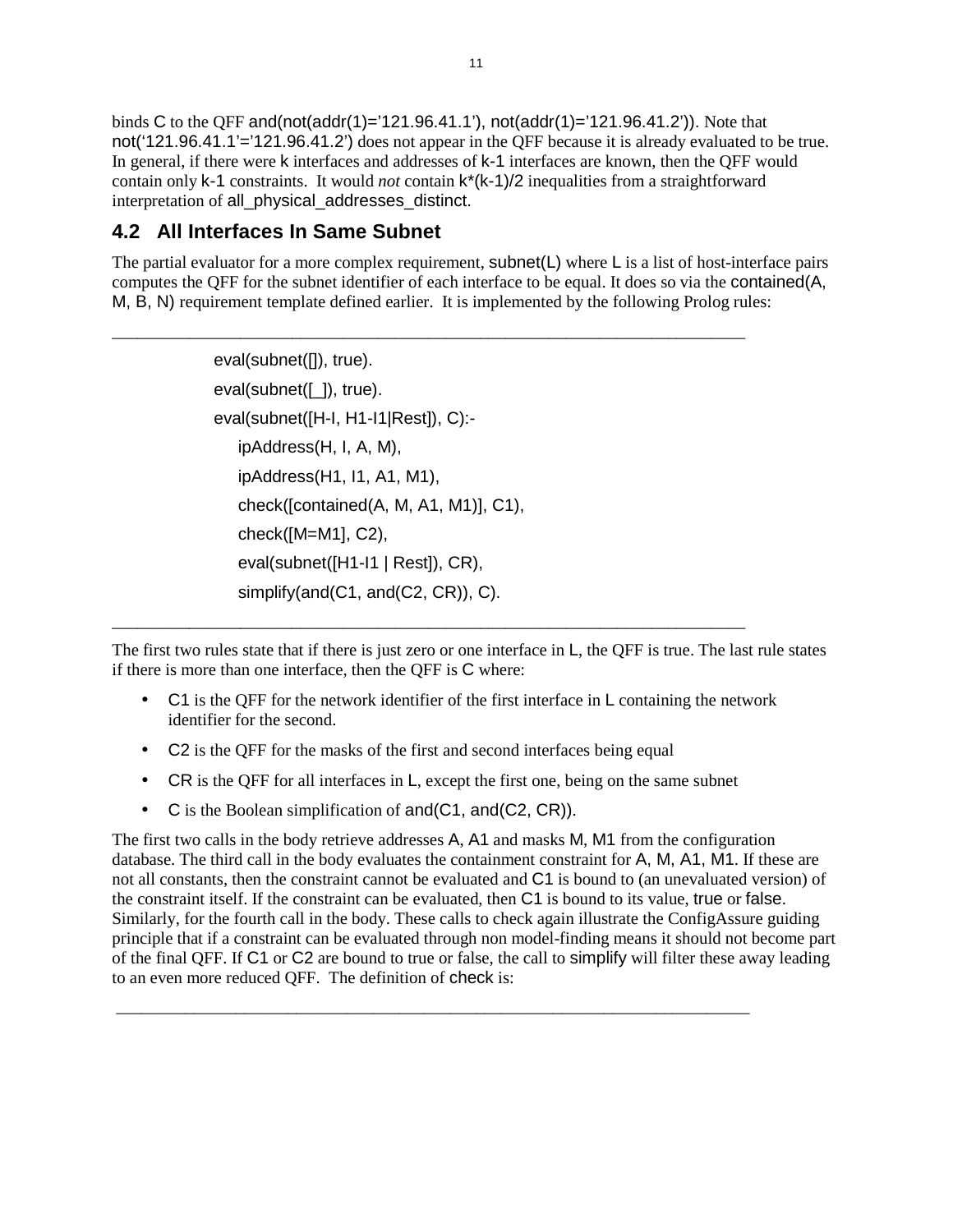```
check([], true). 
check([contained(A,M,A1,M1) | Z], Rest):- 
    forall(member(X, [A, M, A1, M1]), number(X)), 
   M>=M1.
   chk subnet id(A, M, N),
   chk subnet id(A1,M, N),
    check(Z, Rest). 
check([U=V | Z], Rest):- 
   atomic(U), 
   atomic(V), 
   U=V, 
   check(Z, Rest). 
chk subnet id(A, Mask, N):-
    two_to_the_thirty_two_minus_one(X), 
    Z is X<<Mask, 
   N is Z \wedge A.
```
The first rule states that if the list of constraints to be checked is empty, then return the QFF true. The second rule states that if arguments of the containment constraint are numbers and the containing mask M is greater than or equal to the contained mask M1, evaluate it via the two calls to check\_subnet\_id. If the result is true, discard this constraint (since it is already true) and return the result of checking the rest of the list. The third rule is analogous to the second but for equality. The fourth rule defines chk subnet id for computing the network identifier given an address and a mask (the latter expressed as the number of zeros in the conventional representation of a mask). The sequence of 32 1s is left shifted by Mask and then bitwise-anded with A to return the network identifier N.

Where R is the requirement subnet([rexa-ha, rexb-hb, rexc-hc]) and DB is the database:

\_\_\_\_\_\_\_\_\_\_\_\_\_\_\_\_\_\_\_\_\_\_\_\_\_\_\_\_\_\_\_\_\_\_\_\_\_\_\_\_\_\_\_\_\_\_\_\_\_\_\_\_\_\_\_\_\_\_\_\_\_\_\_\_\_\_\_\_\_\_\_\_\_\_

ipAddress(rexa, ha, '121.96.41.1', 24). ipAddress(rexb, hb, '121.96.41.2', 24). ipAddress(rexc, hc, '121.96.41.3', mask(1)). the Prolog query eval(R, C) will bind C to the QFF: and(contained('121.96.41.1', 24, '121.96.41.3', mask(1)), mask(1)=24).

Note that C does not contain any constraint about rexa-ha and rexb-hb belonging to the same subnet. It has already been evaluated to be true.

### **4.3 All Interfaces Participating in HSRP Group**

We now present the partial evaluator for a cross-protocol requirement hsrp  $\mathsf{subnet}(\mathsf{L})$  where L is a list of host-interface pairs participating in the same HSRP group. It captures the dependence between HSRP and IP addressing configurations. This dependence is that the virtual IP address of an interface must be in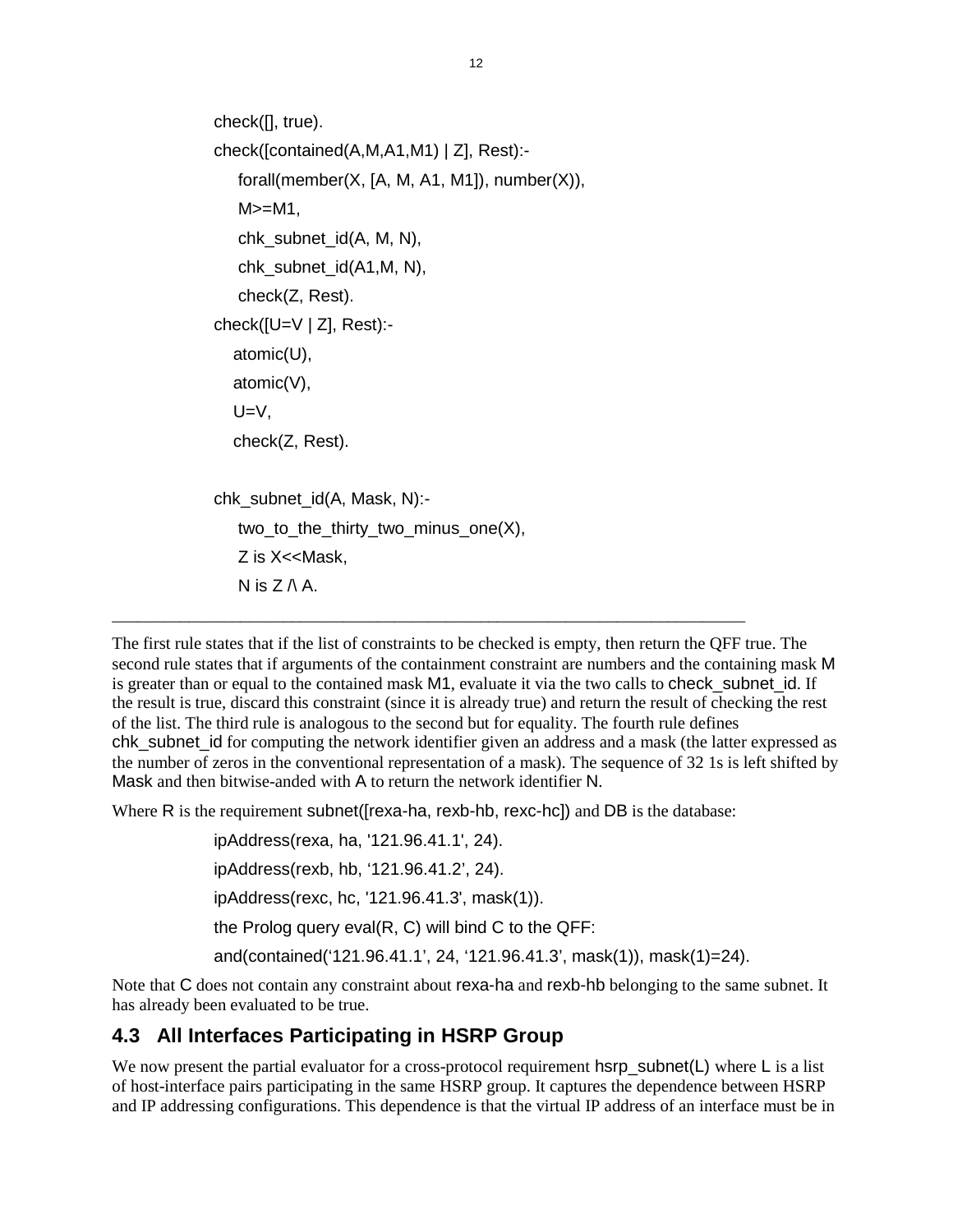the subnet of that interface's physical IP address. The Prolog rules implementing it are similar to those for subnet(L):

```
eval(hsrp_subnet([]), true).
eval(hsrp_subnet([H-I]), true).
eval(hsrp_subnet([H1-I1, H2-I2|Rest]), and(C, CRest)):-
    hsrp(H1, I1, G1, V1), 
    hsrp(H2, I2, G2, V2), 
    ipAddress(H1, I1, A1, M1), 
    check([contained(A1, M1, V1, 32)], C1), 
    check([contained(A1, M1, V2, 32)], C2), 
    check([G1=G2, V1=V2], C3), 
    andEach([C1, C2, C3], C), 
   eval(hsrp_subnet([H2-I2|Rest]), CRest).
```
\_\_\_\_\_\_\_\_\_\_\_\_\_\_\_\_\_\_\_\_\_\_\_\_\_\_\_\_\_\_\_\_\_\_\_\_\_\_\_\_\_\_\_\_\_\_\_\_\_\_\_\_\_\_\_\_\_\_\_\_\_\_\_\_\_\_\_\_\_\_\_\_\_\_

\_\_\_\_\_\_\_\_\_\_\_\_\_\_\_\_\_\_\_\_\_\_\_\_\_\_\_\_\_\_\_\_\_\_\_\_\_\_\_\_\_\_\_\_\_\_\_\_\_\_\_\_\_\_\_\_\_\_\_\_\_\_\_\_\_\_\_\_\_\_\_\_\_\_

### **4.4 Security And Fault-Tolerance Requirement**

We now present the partial evaluator for another cross-protocol requirement whose QFF can contain an implication. This requirement from Section 2 is "If an IPSec tunnel originates at an interface participating in an HSRP group, then the IPSec tunnel is replicated at all interfaces participating in that group". Its partial evaluator enumerates all hsrp-ipsec lists of the form [Source1, Source2, D, EA, HA, K, F] where Source1 and Source2 are addresses participating in an HSRP group and D, EA, HA, K, F are parameters of an IPSec tunnel, respectively, destination, encryption algorithm, hash algorithm, key and protection profile. For each such list, the evaluator checks that if there is a tunnel originating from Source1 with the tunnel parameters then there is also a tunnel originating from Source2 with the same parameters. If any field in the list is a configuration variable, an implication is added to the QFF. Otherwise, the list is evaluated for conformance to the requirement. If conforming, true is added to the QFF. If false, eval is made to return false. This requirement is named all ipsec cloned at hsrp. Its partial evaluator is implemented by the following Prolog rules: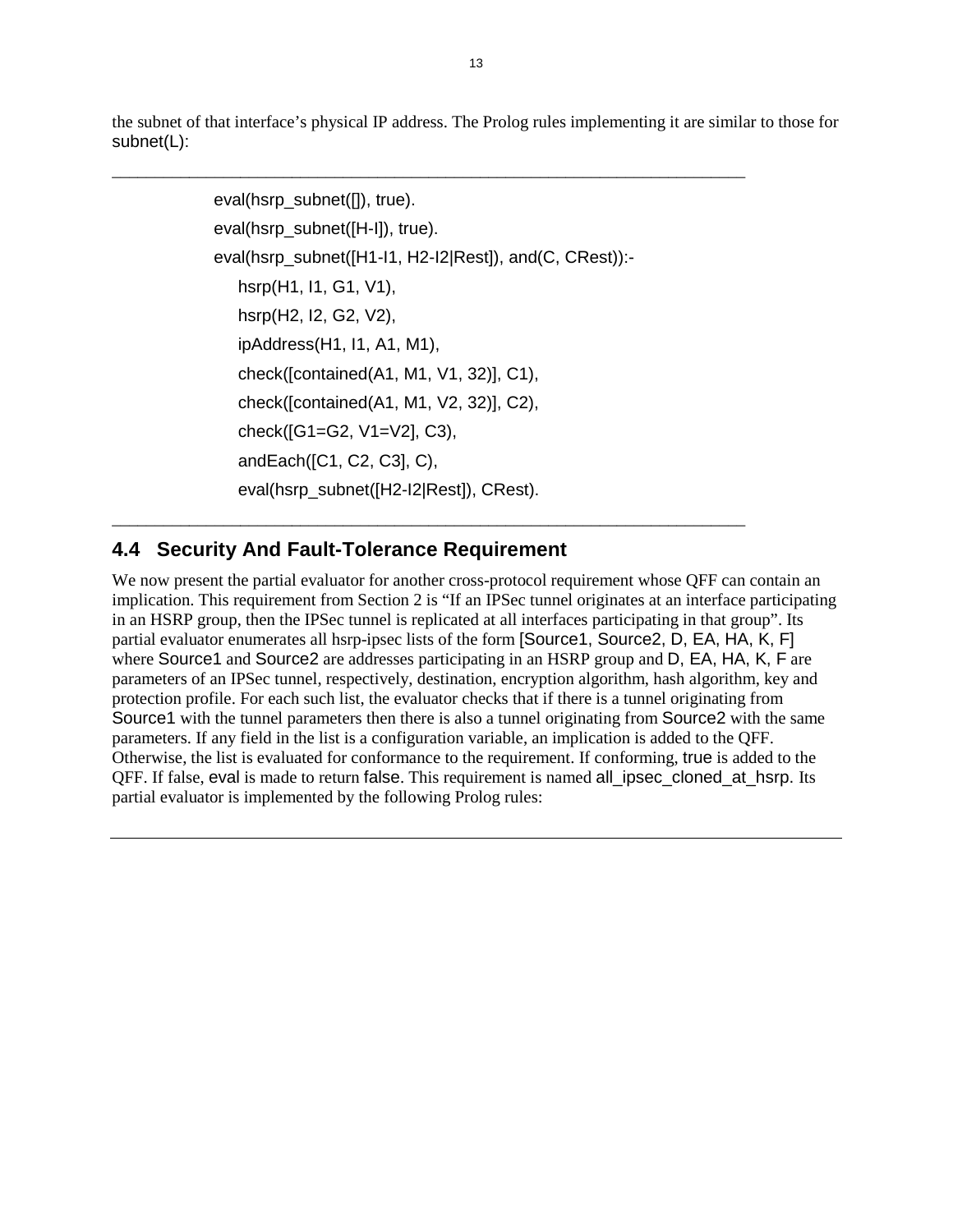```
eval(all_ipsec_cloned_at_hsrp, C):- 
   findall(C, T^(ipsec_hsrp_tuple(T), eval(ipsec_cloned(T), C)), S), 
   andEach(S, C). 
ipsec_hsrp_tuple([Source1, Source2, D, EA, HA, K, F]):- 
   ipSecTunnel(_, D, EA, HA, K, F), 
   hsrp_address_pair(Source1, Source2). 
eval(ipsec_cloned([Source1, Source2, D, EA, HA, K, F]), implies(C1, C2)):-, 
   eval(ipSecTunnel(Source1, D, EA, HA, K, F), C1), 
   eval(ipSecTunnel(Source2, D, EA, HA, K, F), C2).
```
The first rule computes the set of all hsrp-ipsec lists, computes the QFF for each satisfying the ipsec\_cloned requirement and returns a conjunction of the QFFs. The second rule computes an hsrp-ipsec list. The third rule evaluates the requirement for such a list.

\_\_\_\_\_\_\_\_\_\_\_\_\_\_\_\_\_\_\_\_\_\_\_\_\_\_\_\_\_\_\_\_\_\_\_\_\_\_\_\_\_\_\_\_\_\_\_\_\_\_\_\_\_\_\_\_\_\_\_\_\_\_\_\_\_\_\_\_\_\_\_\_\_\_

\_\_\_\_\_\_\_\_\_\_\_\_\_\_\_\_\_\_\_\_\_\_\_\_\_\_\_\_\_\_\_\_\_\_\_\_\_\_\_\_\_\_\_\_\_\_\_\_\_\_\_\_\_\_\_\_\_\_\_\_\_\_\_\_\_\_\_\_\_\_\_\_\_\_

\_\_\_\_\_\_\_\_\_\_\_\_\_\_\_\_\_\_\_\_\_\_\_\_\_\_\_\_\_\_\_\_\_\_\_\_\_\_\_\_\_\_\_\_\_\_\_\_\_\_\_\_\_\_\_\_\_\_\_\_\_\_\_\_\_\_\_\_\_\_\_\_\_\_

### **4.5 Top-Level Datacenter Requirement**

Definitions of eval for above requirements and those for many others are combined into that for the toplevel requirement, datacenter as follows:

> eval(datacenter, QFF): eval(addressing, CA), eval(routing, CR), eval(fault\_tolerance, CFT), eval(security, CS) andEach([CA, CR, CFT, CS], QFF).

Here addressing, routing, fault\_tolerance, and security implement the requirements in Section 2. The definition of eval for addressing calls those for all\_physical\_addresses\_distinct and subnet(L), and that for fault tolerance calls that for all ipsec cloned at hsrp.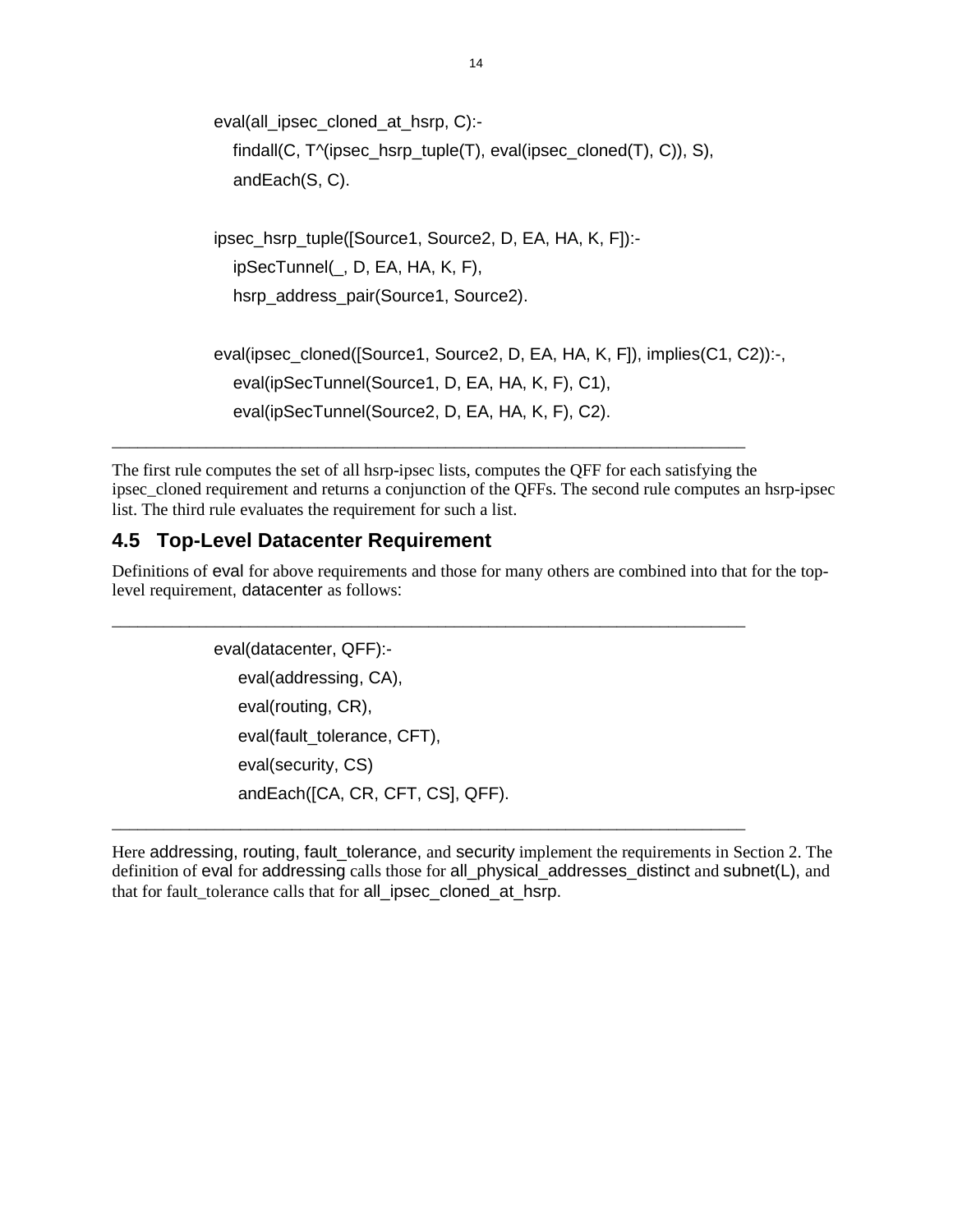# **5 Examples of Use of ConfigAssure**

We now illustrate how fundamental configuration problems are solved by ConfigAssure in the context of the above datacenter. ConfigAssure also contains an auxiliary system called the Adaptation Engine that responds to external events by generating the two inputs to the Requirement Solver: a requirement and a configuration database.

## **5.1 Configuration Synthesis**





In Figure 4, in step 1 at upper right, the Adaptation Engine receives a request to set up addressing for the network as shown. This has two routers and a host. The lower subnet connects interfaces rA1 on router rexA, rB1 on router rexb, and h1 on host1. The upper subnet connects rA2 and rB2. The configuration database is currently empty. This represents a greenfield deployment.

In step 2a, the Adaptation Engine generates a configuration database consisting of five tuples, each representing the IP address and mask of an interface.

In step 2b, the Engine also generates three requirements. The first states that three interfaces in the lower subnet are to be on the same subnet. This means their network IDs must be identical. The second states the same for the interfaces on the upper subnet. The last states that all addresses must be distinct.

In step 3, when the configuration database with variables and requirements are submitted to the Requirement Solver, it generates the QFF on the left. The first 6 constraints are lower-level representations of the first two constraints in Step 2b.

The last 10 constraints in Step 3 are the QFF for the third requirement in Step 2b. These are the (5\*4)/2 pairs of IP address inequalities for the five interfaces.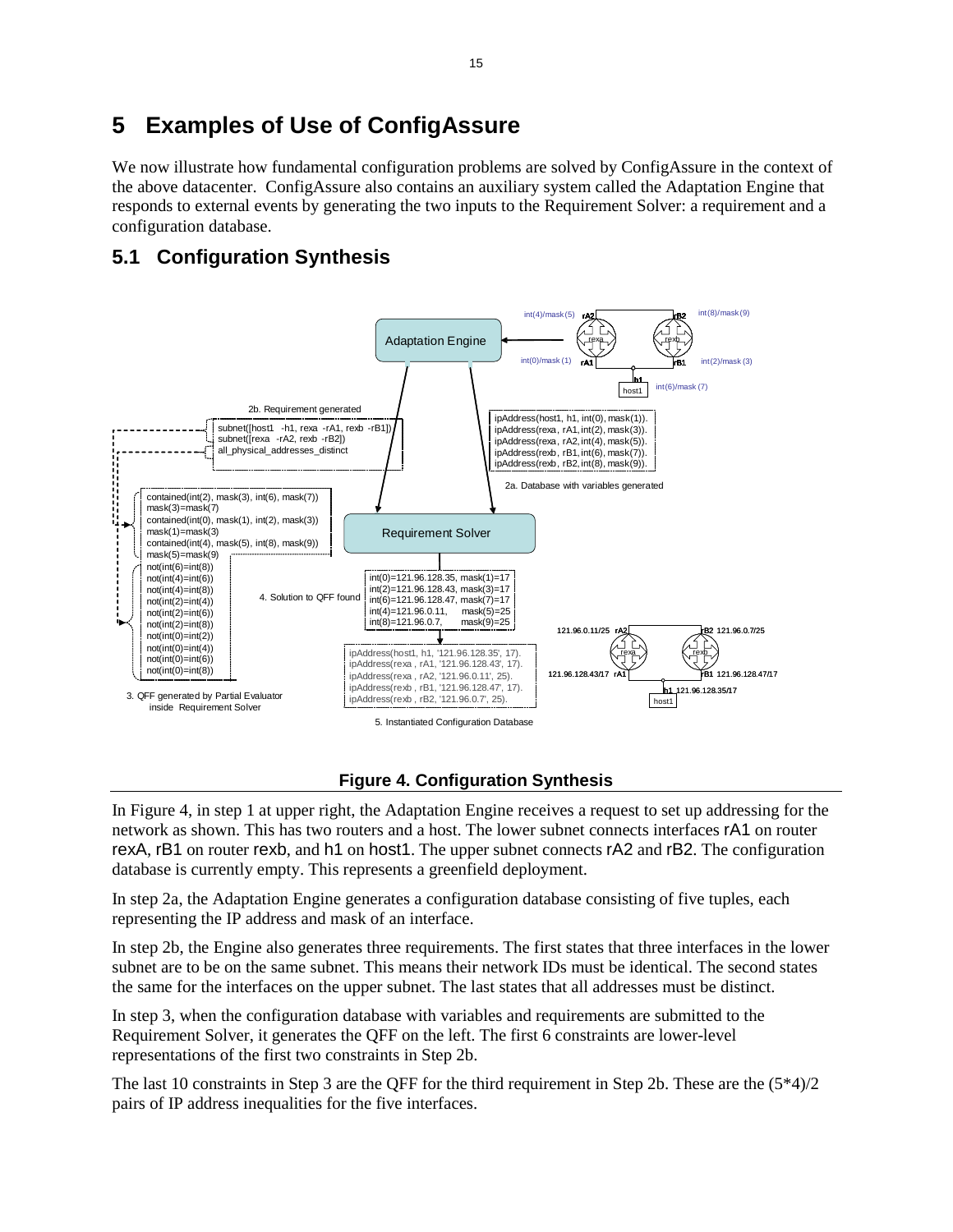In step 4, the Requirement Solver produces a solution as shown. When the configuration database with variables is instantiated with this solution, the configuration database at the bottom is computed. Addressing is set up as shown on the lower right.

## **5.2 Configuration Error Diagnosis**





Figure 5 shows how to do configuration error diagnosis via analysis of proof of unsolvability. In Step 1, the Adaptation Engine receives a request to set up addressing for the same network but where rA1 and rA2 have already been configured with the same IP address, 121.96.41.1. In steps 2a and 2b, the Engine generates the same configuration database and Requirement as before. However, it also strengthens Requirement with the constraints  $int(0)=121.96.41.1=int(2)$ . The Requirement Solver transforms Requirement into a QFF but is unable to solve it. The requirement all\_physical\_addresses\_distinct cannot be satisfied.

In step 3, it produces the root cause as a set of three conditions that cannot be satisfied. It is important to note that this set is much smaller than the 18 constraints in the full QFF. In particular, only the two relevant variables appear, not the other eight irrelevant ones.

The root cause is a good basis for repairing configuration errors as shown next.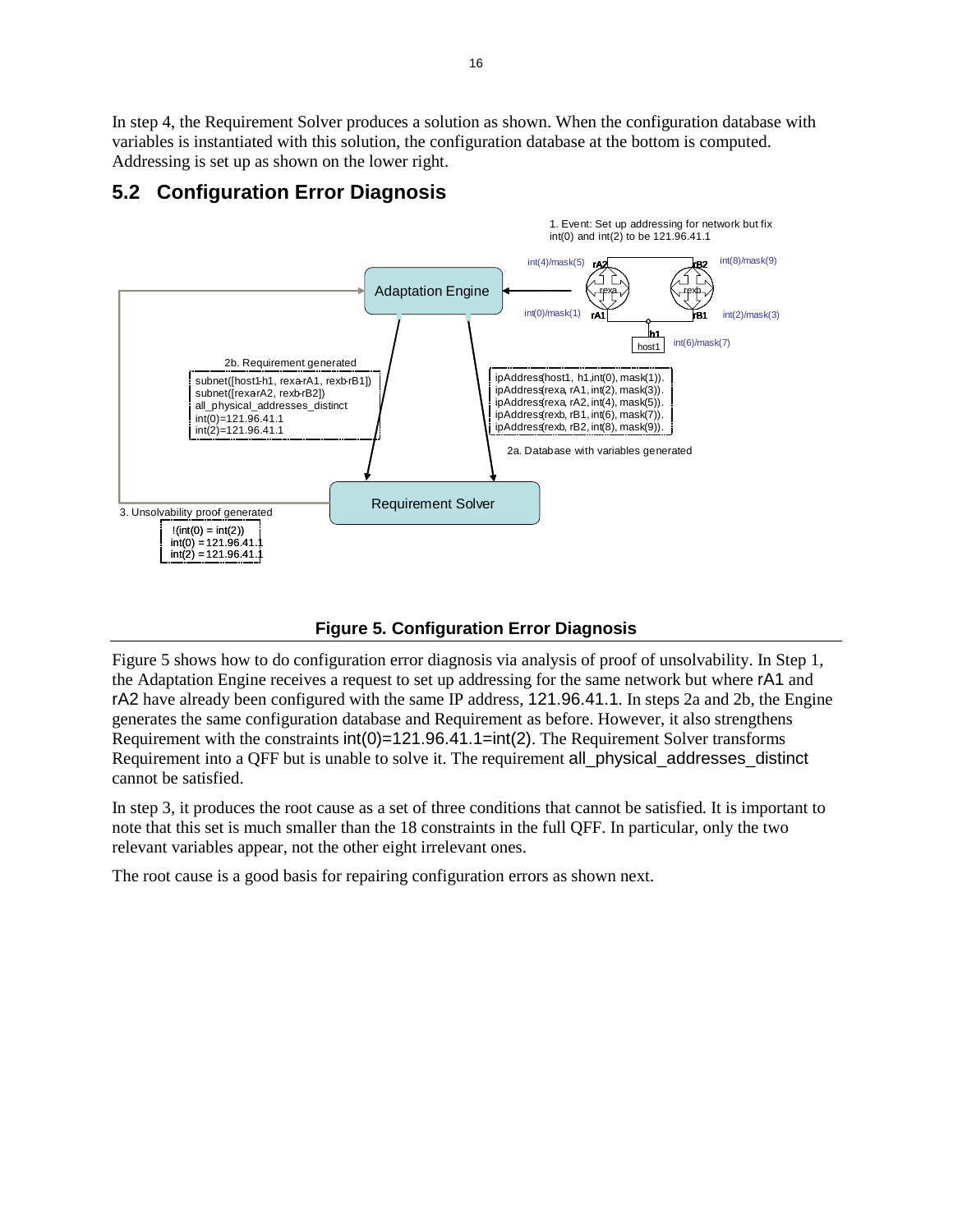

### **5.3 Configuration Error Repair**

**Figure 6. Configuration Error Repair** 

In Figure 6, the proof of unsolvability is fed back to the Adaptation Engine. In it, the Engine finds two constraints of the form  $x=c$  where x is a variable and c is a constant. These are  $int(0)=121.96.41.1$  and int(2)=121.96.41.1. The Engine removes one of these constraints and produces a new Requirement as shown in Step 2b. The Solver now computes a solution as shown.

### **5.4 Defense Hardening**

One method of increasing an adversary's effort required for his success is to increase the number of conditions he needs to satisfy to succeed. For example, if packets from h1 travel through rexa then in order to deny service to h1, an adversary could gain access to rexa and shut it down. To make it harder for the adversary to do so, one can make the routers participate in a fault-tolerance protocol such as Hot Standby Router Protocol, HSRP. Then, rexA and rexB would offer a virtual address to host1. All packets from host1 would be directed towards this virtual address. If rexA is shut down, rexB will take over the virtual IP address so host1's packets will continue to be routed out.

This idea is easy to implement in ConfigAssure. If the infrastructure needs to satisfy requirement R, and the defense hardening condition is S, find a solution to R∧S. To harden defense against denial-of-service, the new requirement generated by the Adaptation Engine contains an extra constraint to add HSRP on the lower subnet: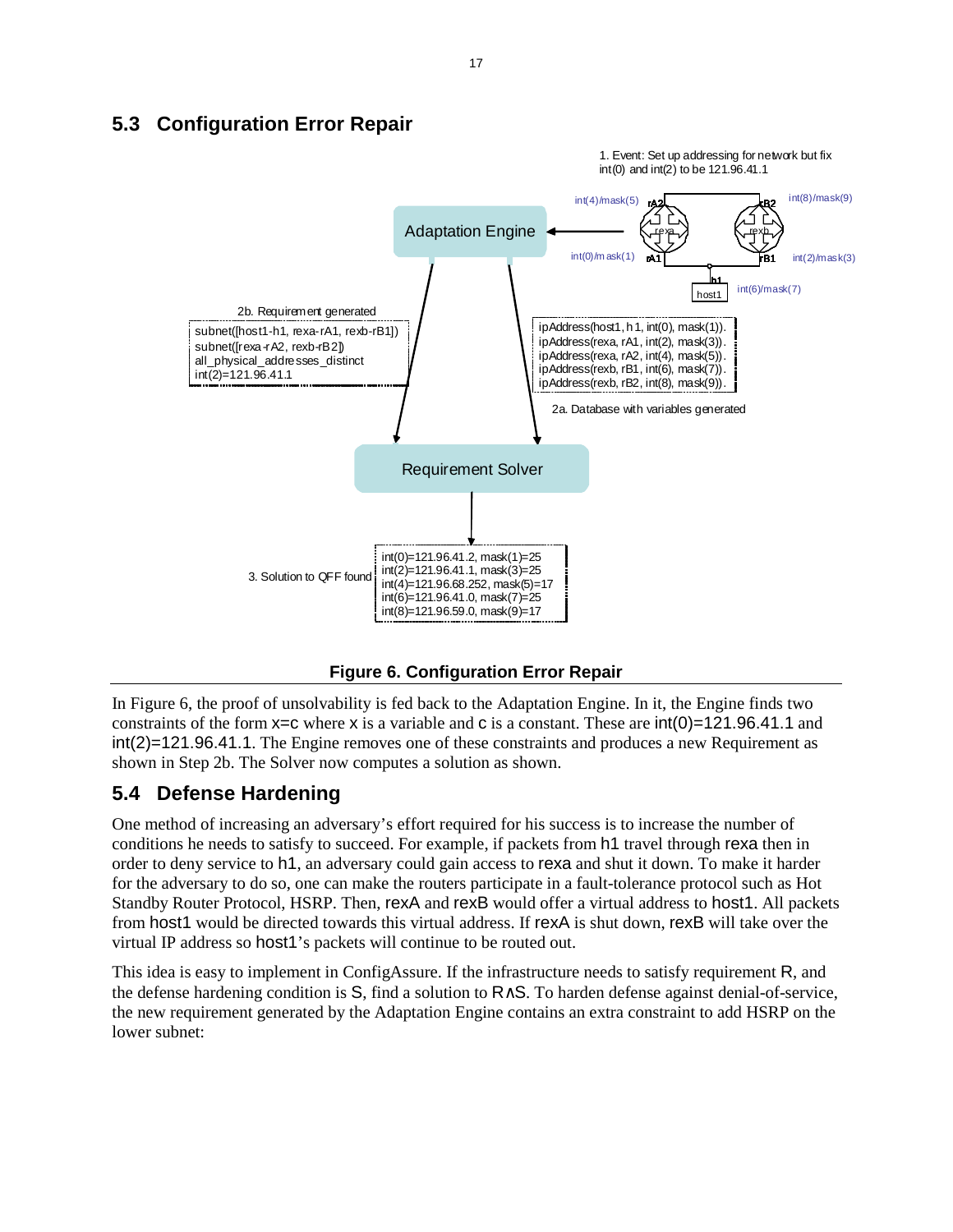subnet([host1-h1, rexa-rA1, rexb-rB1]) subnet([rexa-rA2, rexb-rB2]) hsrp\_subnet([rexa-rA1, rexb-rB1]).

Assuming one wants to keep an existing address assignment and only compute HSRP configurations, a configuration database with variables is:

> hsrp(rexa,  $rA1$ ,  $int(1)$ ,  $int(2)$ ). hsrp(rexb,  $rB1$ ,  $int(3)$ ,  $int(4)$ ). ipAddress(host1, h1, '121.96.0.106', 25). ipAddress(rexa, rA1, '121.96.0.72', 25). ipAddress(rexb, rB1, '121.96.0.21', 25). ipAddress(rexa, rA2, '121.96.93.148', 17). ipAddress(rexb, rB2, '121.96.31.182', 17).

The first tuple states that interface rA1 belongs to the HSRP group int(1) and its virtual address is int(2). Similarly, for rB1. The Requirement Solver computes the conjunction of the following QFFs:

> contained('121.96.0.72', 25, int(2), 32) contained('121.96.0.72', 25, int(4), 32)  $int(1)=int(3)$  $int(2)=int(4)$

The first constraint states that the subnet int(2)/32 must be contained in '121.96.0.72/25'. This means that the virtual address of rA1 must be on the subnet of rA1. Similarly, for the second. The next two state that the groups and virtual addresses of both interfaces must be equal.

It is important to note that even though the requirements subnet([host1-h1, rexa-rA1, rexb-rB1]) and subnet([rexa-rA2, rexb-rB2]) are input to the Requirement Solver, the QFF contains no constraints relating to addressing. This is because the Solver, via the check predicate, used the addressing information in the configuration database to evaluate these constraints to true. *The size of the QFF is independent of the number of subnet requirements and that of ipAddress tuples as long as these tuples are consistent with* subnet *requirements.* This again illustrates ConfigAssure's guiding principle that any constraint that can be evaluated by non model-finding methods not be included in the QFF. When this QFF is solved by Kodkod, one obtains the fully instantiated configuration database:

```
hsrp(rexa, rA1, 0, '121.96.0.1'). 
hsrp(rexb, rB1, 0, '121.96.0.1'). 
ipAddress(host1, h1, '121.96.0.106', 25). 
ipAddress(rexa, rA1, '121.96.0.72', 25). 
ipAddress(rexb, rB1, '121.96.0.21', 25). 
ipAddress(rexa, rA2, '121.96.93.148', 17). 
ipAddress(rexb, rB2, '121.96.31.182', 17).
```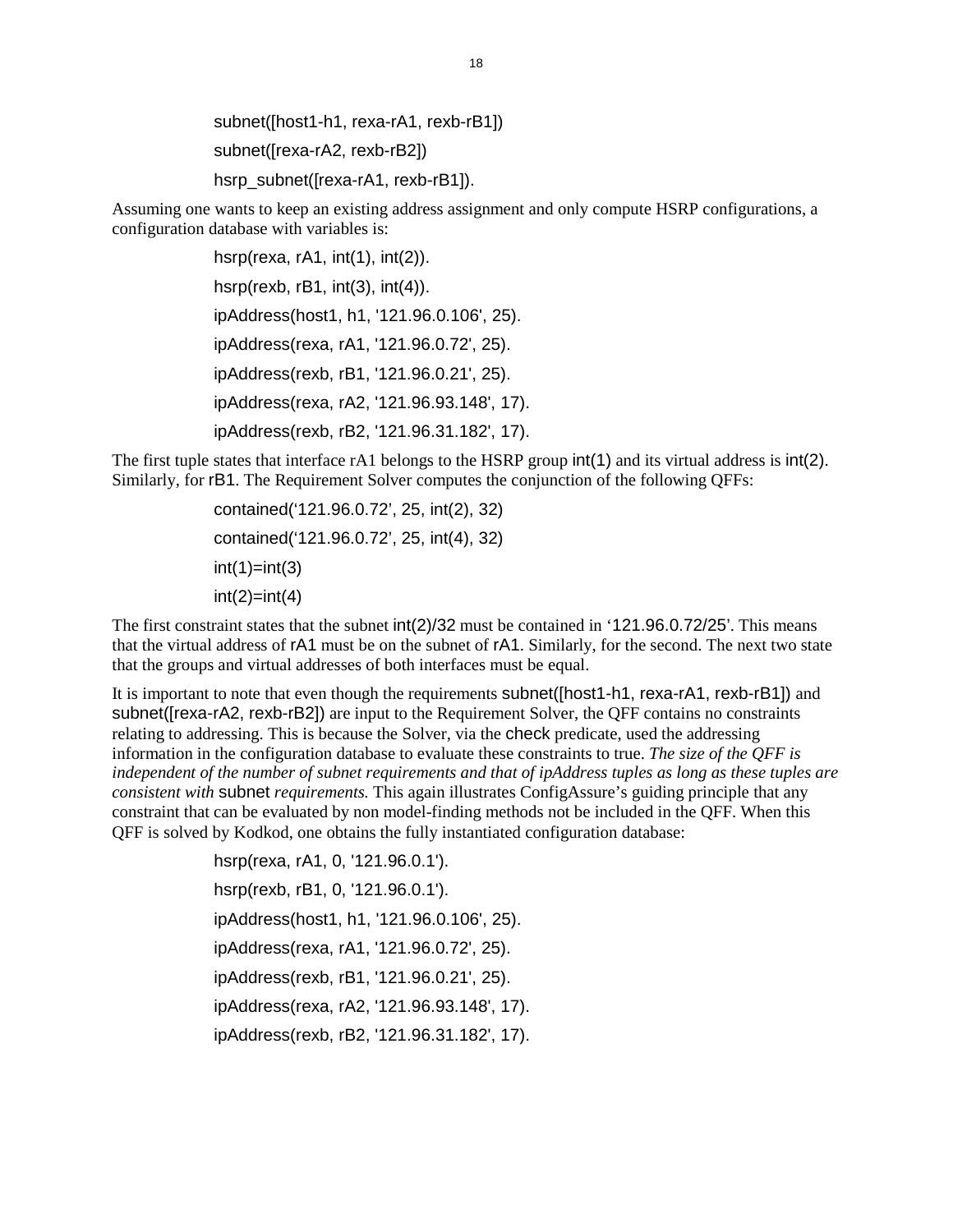# **6 Implementation Notes and Performance Evaluation**

### **6.1 Implementation Notes**

The configuration database is conveniently implemented with a Prolog database. The eval and solve predicates are also implemented in Prolog. We use the stable, public-domain SWI-Prolog implementation [5]. Prolog calls Kodkod via the Java to Prolog interface called JPL [6]. QFFs are preprocessed in Prolog before being submitted to Kodkod. Solutions or proofs of unsolvability returned from Kodkod are postprocessed into Prolog data structures.

The reason for restricting values of configuration variables to integers is Kodkod's logarithmic encoding of integers. If there are n elements in a set then one only needs  $log_2 n$  bits to encode an element of that set. For example, while each IPv4 address takes 32 bits to represent, each mask just takes 5 bits if a mask is represented by the number of 1s in it. For 1000 addresses and 1000 masks, without logarithmic encoding, 64K bits =  $1000*32+1000*32$  are needed. With logarithmic encoding, just 37K bits =  $1000*32+1000*5$ are needed. This leads to drastic reduction in the size of generated Boolean constraints and SAT solving time.

## **6.2 Performance Evaluation for Datacenter Configuration Synthesis**

All requirements in Section 2 were encoded in ConfigAssure and associated configurations synthesized. For the largest case, configurations were synthesized in about 2.5 minutes. The performance is summarized in Table 1 below.

| Cust |            | Gen QFF Setup K2 K2QFF K2 Trans K2 Solve |            |        |        | p              | cnf    | primary |       | <b>QFFI #Vars DBI</b> |     |
|------|------------|------------------------------------------|------------|--------|--------|----------------|--------|---------|-------|-----------------------|-----|
|      | <b>sec</b> | <b>sec</b>                               | <b>sec</b> | sec    | sec    |                |        |         |       |                       |     |
| 1    | 0          | 1                                        | 0.03       | 0.375  | 0.297  | 28406          | 79933  | 2798    | 967   | 111                   | 63  |
| 10   | 0.11       | 1.31                                     | 0.11       | 0.906  | 1.844  | 127046         | 188023 | 7694    | 4855  | 291                   | 180 |
| 20   | 0.3        | 2                                        | 0.16       | 2      | 0.953  | 359006         | 308123 | 13134   | 12215 | 491                   | 310 |
| 30   | 0.61       | 3.58                                     | 0.27       | 3.688  | 12.015 | 719766         | 428223 | 18574   | 22775 | 691                   | 440 |
| 40   | 1.05       | 6.23                                     | 0.36       | 6.375  | 27.063 | 1209326 548323 |        | 24014   | 36535 | 891                   | 570 |
| 50   | 1.53       | 10.59                                    | 0.53       | 8.703  | 84.422 | 1827686 668423 |        | 29454   | 53495 | 1091                  | 700 |
| 60   | 2.25       | 15.53                                    | 0.64       | 12.031 | 98.281 | 2574846 788523 |        | 34894   | 73655 | 1291                  | 830 |
| 70   | 3.09       | 23.33                                    |            | 15.797 | 90.547 | 3450806 908623 |        | 40334   | 97015 | 1491                  | 960 |
|      |            |                                          |            |        |        |                |        |         |       |                       |     |

**Table 1. Performance Evaluation For Datacenter Configuration Synthesis** 

Columns are as follows:

- Cust: Number of datacenter customer sites
- Gen QFF: Time in seconds to generate the QFF from requirements
- Setup K2: Time in seconds to initialize Kodkod
- K2QFF: Time in seconds to set up QFF in Kodkod
- K2 trans: Time in seconds for Kodkod to translate QFF into Boolean constraint
- K2 Solve: Time in seconds for ZChaff to solve Boolean constraint
- p: Number of Boolean variable occurrences in the CNF
- cnf: Number of clauses in the CNF
- primary: The number of distinct Boolean variables in the CNF
- |QFF|: Number of constraints in the QFF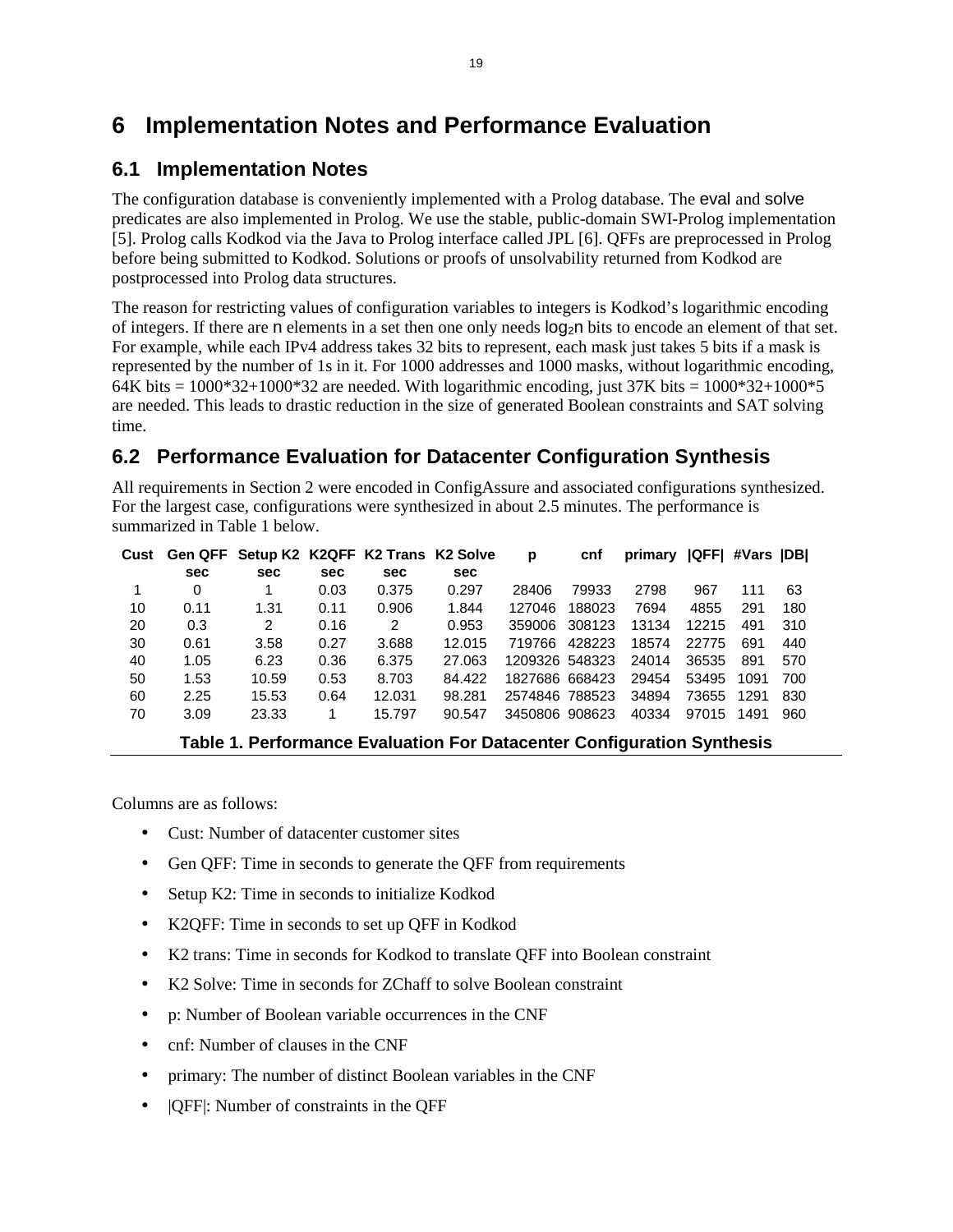- #Vars: Number of configuration variables in the QFF
- |DB|: Number of tuples in the configuration database.

#### **6.3 Performance Evaluation for Address Assignment**

For a separate network, we enforced just the IP addressing requirements of Section 2 together with requirements of the form subnet(L) specifying which interfaces belonged to the same subnet. The configuration database only had ipAddress(Host, Interface, Address, Mask) tuples with Address and Mask as variables. The results are summarized in Table 2.

|     |            | Subnets Gen QFF Setup K2 K2QFF K2 Trans K2 Solve |      |        |         | $\Box$    | cnf             | primary  QFF  #Vars  DB |       |     |      |
|-----|------------|--------------------------------------------------|------|--------|---------|-----------|-----------------|-------------------------|-------|-----|------|
|     | <b>sec</b> | sec                                              | sec  | sec    | sec     |           |                 |                         |       |     |      |
| 50  | 0.03       | 1.09                                             | 0.08 | 1.843  | 1.907   |           | 216062 584046   | 2664                    | 2589  | 143 | - 72 |
| 100 | 0.16       | 2.31                                             | 0.16 | 7.968  | 43.875  |           | 856376 2323146  | 6290                    | 10281 | 339 | 170  |
| 150 | 0.36       | 5.41                                             | 0.25 | 18.735 | 750.187 |           | 1915317 5204372 | 9472                    | 22932 | 511 | 256  |
| 200 | 0.64       | 10.89                                            | 0.44 | NA     | NA      | <b>NA</b> | NA.             | NA.                     | 40602 | 683 | -342 |

#### **Table 2. Performance Evaluation For Greenfield Address Assignment**

The largest network that could be addressed contained 150 subnets and 256 interfaces, as shown in the columns on the extreme left and right. The total time taken was 12.9 minutes. For 200 subnets, the Kodkod process did not terminate even after two hours. In all cases, the time taken to compute the QFF in Prolog was a small fraction of the overall time. The number of constraints grows as the square of the number of subnets because of the requirement that no two subnets overlap.

However, the performance is far superior for the common real-world scenario where most of the configuration is fixed and only a relatively small part of it needs reconfiguration. We emulated this scenario by starting with a fully instantiated configuration database but changing the IP address and mask for interfaces in 50 subnets to variables. As Table 2 shows, even with 463 subnets containing 830 interfaces, values of variables were found in 33 seconds. This illustrates the benefit of the partial evaluator. It determined that of the 463 subnets, 413 were already consistent with requirements, therefore did not include constraints for these in the QFF submitted to Kodkod. Thus, it drastically reduced the size of the QFF.

|                                                                    |            | Subnets Gen QFF Setup K2 K2QFF K2 Trans K2 Solve |      |       |      | D | cnf             | primary | <b>IQFFI</b> | #Vars  DB |     |
|--------------------------------------------------------------------|------------|--------------------------------------------------|------|-------|------|---|-----------------|---------|--------------|-----------|-----|
|                                                                    | <b>sec</b> | <b>sec</b>                                       | sec  | sec   | sec  |   |                 |         |              |           |     |
| 50                                                                 | 0.05       | 1.39                                             | 0.06 | 3.16  | 2.05 |   | 216.062 584.046 | 2.664   | 2.589        | 143       | 72  |
| 100                                                                | 0.19       | 1.58                                             | 0.14 | 2.95  | 1.94 |   | 227.212 601.946 | 2.664   | 7.589        | 143       | 170 |
| 150                                                                | 0.42       | 2.27                                             | 0.20 | 3.84  | 3.02 |   | 237.262 617.096 | 2.664   | 12.589       | 143       | 256 |
| 200                                                                | 0.72       | 3.22                                             | 0.23 | 4.83  | 1.97 |   | 247.262 632.096 | 2.664   | 17.589       | 143       | 342 |
| 300                                                                | 1.77       | 5.95                                             | 0.36 | 6.50  | 3.73 |   | 267.312 662.246 | 2.664   | 27.589       | 143       | 518 |
| 463                                                                | 4.13       | 12.91                                            | 0.53 | 11.58 | 3.89 |   | 299.912 711.146 | 2.664   | 43.889       | 143       | 830 |
| Table 3. Performance Evaluation For Incremental Address Assignment |            |                                                  |      |       |      |   |                 |         |              |           |     |
|                                                                    |            |                                                  |      |       |      |   |                 |         |              |           |     |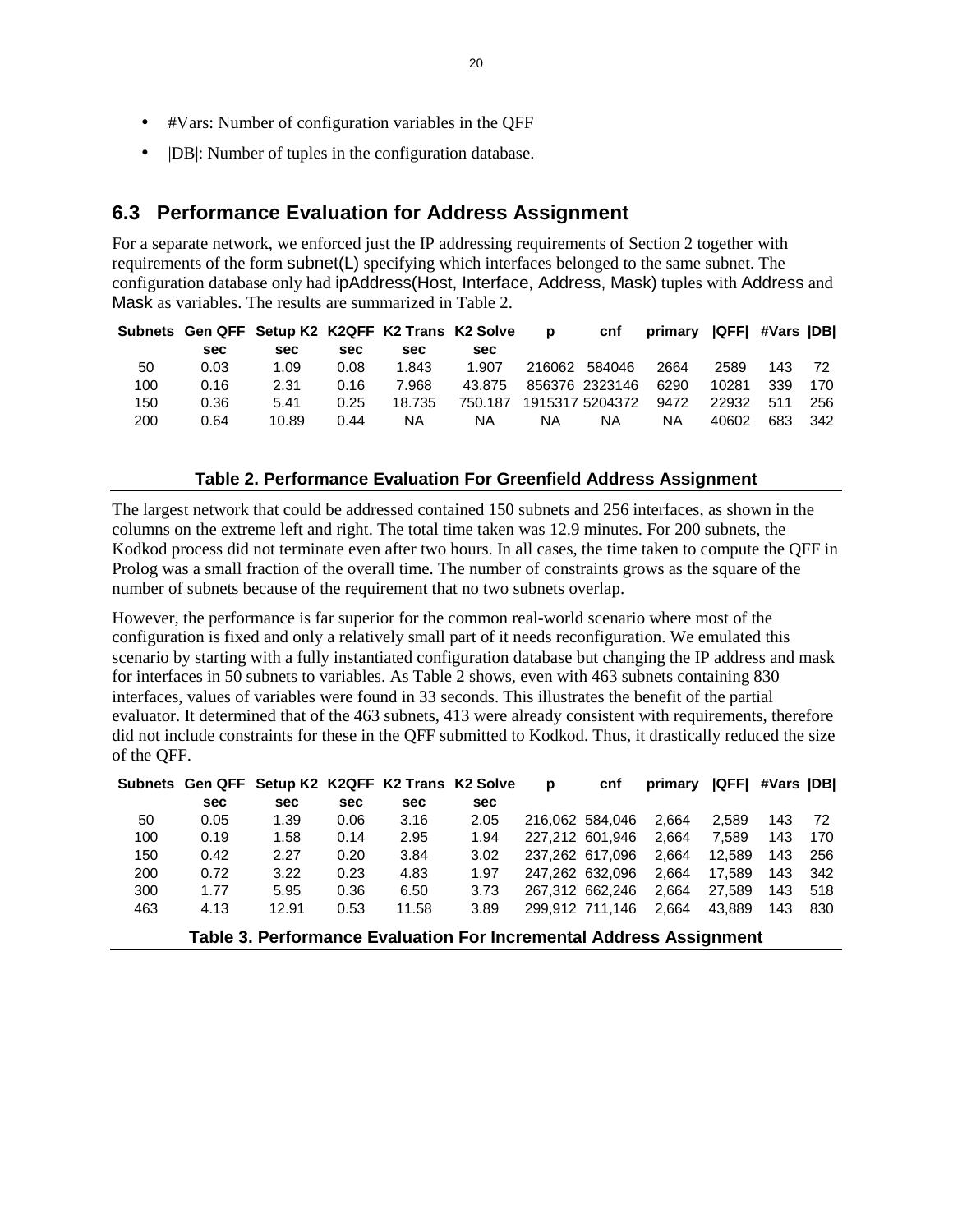### **7 Relationship With Previous Work**

Kodkod itself contains a partial evaluator for constraints expressible in its first-order relational logic. It allows one to specify partial information about a relation as a set of tuples in that relation. It uses this information to ensure that a constraint that can be evaluated from partial information is not represented in the Boolean constraint that it eventually generates. Thus, the size of Boolean constraints is greatly reduced. However, often there are more efficient ways of evaluating a constraint than Kodkod's algorithms for its general relational logic. For example, while integer constraints are evaluated with a small number of machine operations in a programming language, they require a much large number of operations in Kodkod. This is because Kodkod represents integers as bitsets. ConfigAssure performs constraint evaluation outside of Kodkod and therefore its speed of partial evaluation is much higher. Of course, ConfigAssure's QFFs, although adequate for configuration requirements, are less expressive than Kodkod's constraints. For example, values of ConfigAssure variables can only be integers whereas those of Kodkod's object attributes can be arbitrary relations. Finally, we are investigating how to have QFFs benefit from Kodkod's partial evaluation. For example, the constraint x=1 could be specified as Kodkod partial information rather than explicitly as it is now.

The concept of a Requirement Solver was first proposed in [11]. It was shown how fundamental configuration management problems could be formalized in Alloy [1]. Alloy is a first-order logic model finder but with a simple syntax and user interface. However, the Alloy formalization of the Requirement Solver did not contain a partial-evaluation phase. Neither did that implementation of Alloy have Kodkod's partial evaluation optimization. Thus, the Solver did not scale to networks of realistic size.

As mentioned in Section 1, the declarative nature of the Requirement Solver provides the important advantage of compositionality. This is critical for resolving the inherent tension between security and functionality. Security is about preventing bad behavior whereas functionality is about enabling good. Incorrect resolution of this tension can either allow an adversary access to services he shouldn't be able to, or equally undesirably, disallow a legitimate user from accessing services he should be able to. By representing both security and functionality requirements as constraints, and solving these, the tension is automatically resolved where possible. Procedural approaches for resolving the above tension do not scale beyond a few rules. Avoiding conflicts between rules for enforcing security and functionality is tantamount to replicating the capabilities of powerful model-finders and SAT solvers.

A closely related system is MulVAL [13]. It expresses requirements for adversary's success in Datalog, a subset of Prolog. If checks whether such a requirement is true and if so, analyzes the associated proof to compute what configurations to change at minimum cost to block the adversary's success. It does so by creating an attack graph, transforming it into a Boolean constraint and solving it with a min-cost SAT solver [17]. However, MulVAL does not synthesize configurations from high-level requirements. An idea that seems worthwhile exploring is combining the two methods of identifying which configurations to change. The first is MulVAL's method of analyzing a Datalog proof. The second is ConfigAssure's method of analyzing the proof of unsolvability.

The configuration error diagnosis problem solved by ConfigAssure is somewhat different from that solved by other systems such as [14] and [15]. These check whether a requirement is true of a fully instantiated configuration database, i.e. one *without* configuration variables. If not, they try to output a counterexample. For such a database, ConfigAssure's eval will return true or false but no counterexample. For its diagnosis to be interesting, the configuration database needs to contain at least one variable. If configuration parameters whose values could contribute to falsehood can be identified in advance, these can be replaced by variables in the database. The fact that these parameters are fixed to their current values is emulated by adding equality constraints as described in Section 3.2. Then, ConfigAssure would identify which variable is responsible for falsehood. The set of configurations whose values are to be made into variables does not have to be precisely identified.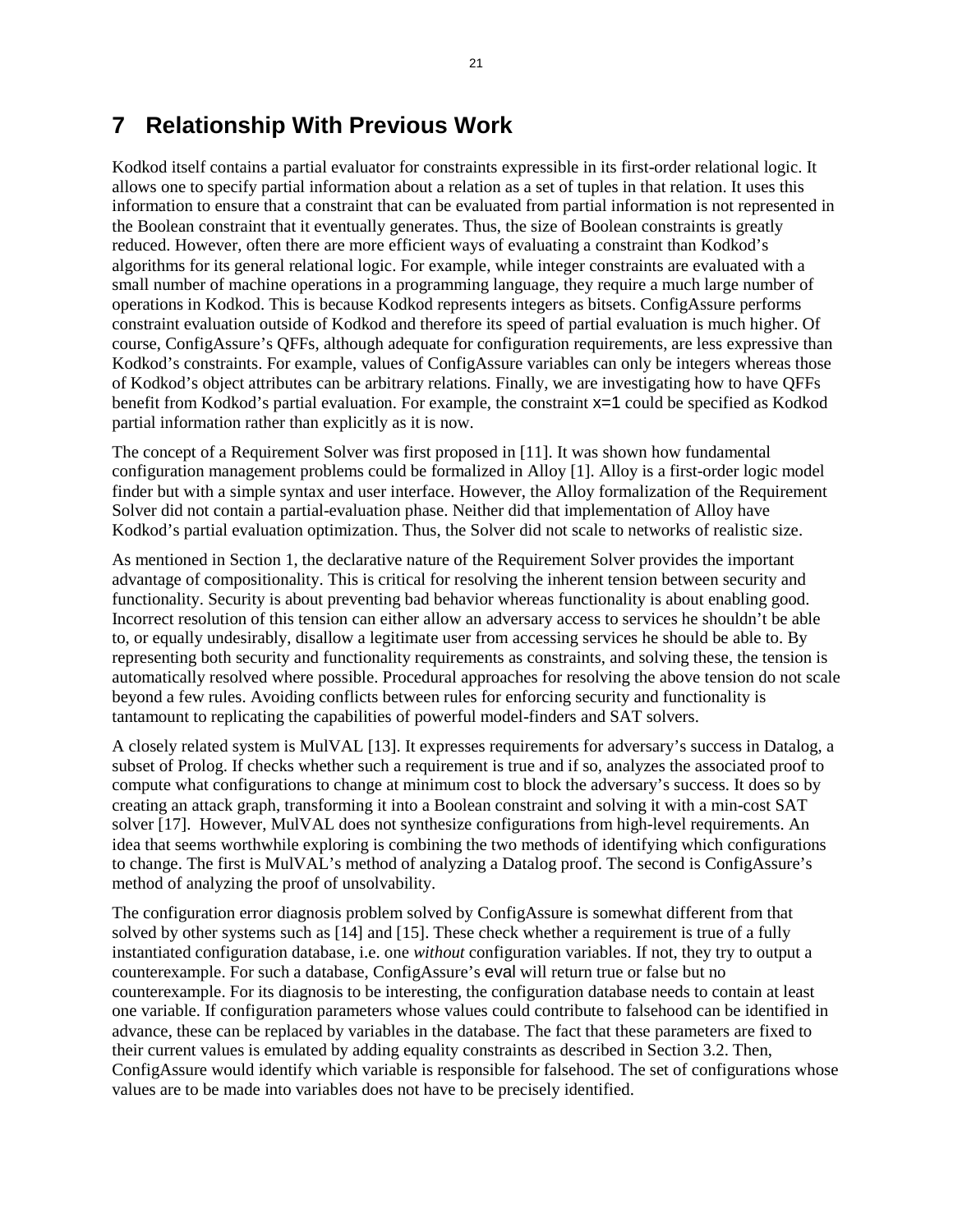ConfigAssure can be combined with other diagnosis systems to automate counterexample generation and repair as follows: replace a counterexample to a requirement with variables in the database; use ConfigAssure to compute new values so that *all* end-to-end requirements become simultaneously true, not just the violated ones.

Finally, a number of prior efforts share the same vision of top down network design as this work. Much of the early efforts in this direction focused on optimizing the performance of particular protocols, e.g., tuning of OSPF weights for traffic engineering purposes [21]. A recent work [22] took a comprehensive look at enterprise network design and investigated ways to systematically derive device-level VLAN and packet filter configuration parameters from network-wide operational requirements.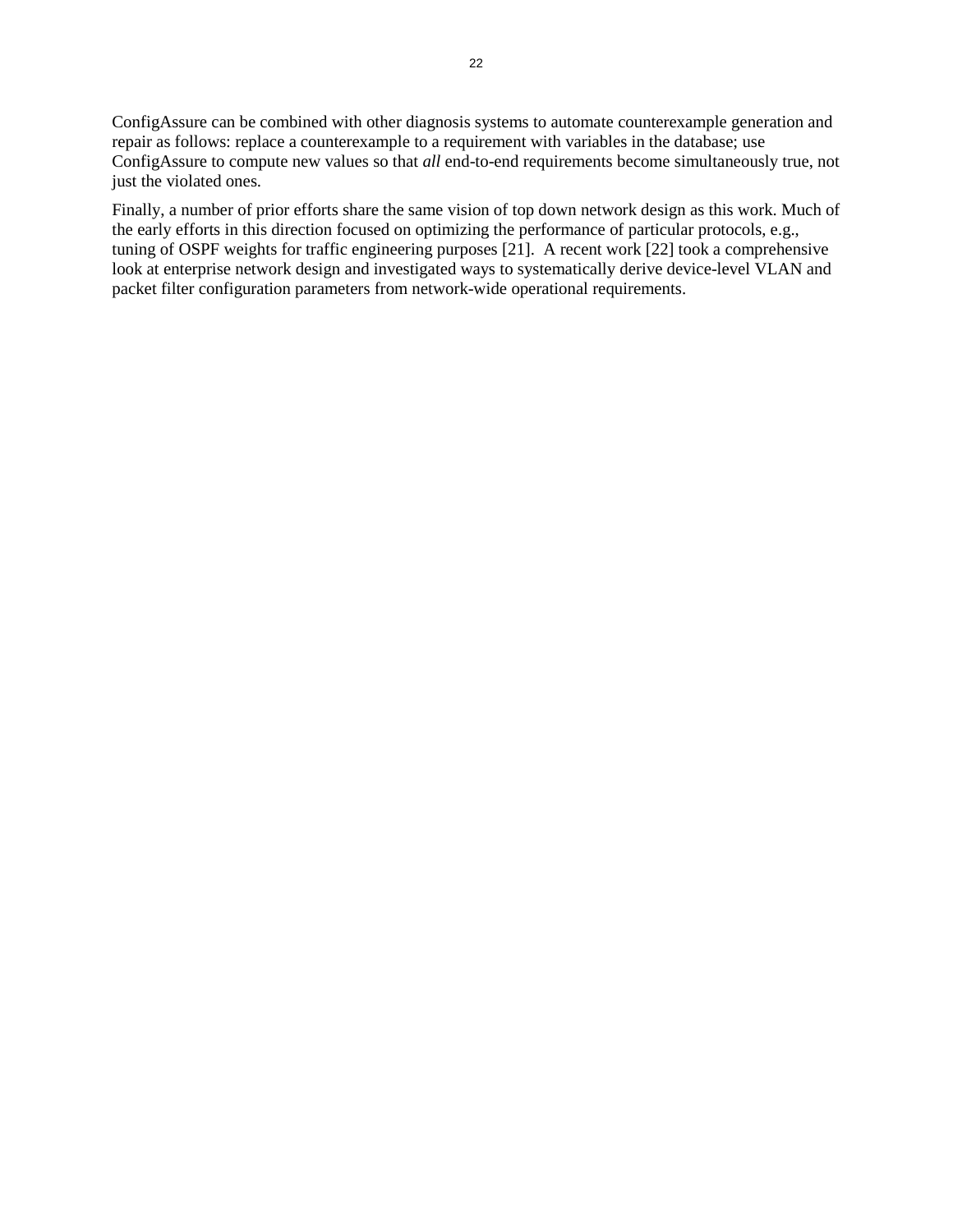# **8 Summary And Future Directions**

This paper identified fundamental configuration problems that need to be solved to automatically bridge the gap between end-to-end requirements and configurations. These are specification, configuration synthesis, configuration error diagnosis and configuration error repair. The paper presented a system called ConfigAssure for solving these problems. Central to ConfigAssure is a Requirement Solver that takes as input a requirement and a configuration database with variables. It outputs values of variables that make the requirement true of the database, when instantiated with these values. If unable to do so, it outputs a proof of unsolvability. The Requirement Solver is used in different ways to solve the above problems. The Requirement Solver exploits the power of Kodkod, a SAT-based model-finder. A new method of encoding requirements allows scalability to problems of realistic scale. The idea is to transform a requirement into an equivalent QFF that truly requires the power of model-finding. A QFF is a Boolean combination of simple arithmetic constraints on integers.

The novelty of ConfigAssure is its overall framework consisting of the following ideas: that a database can contain configuration variables, that a requirement can be naturally specified via a partial evaluator that transforms it into an equivalent QFF, that a QFF is efficiently solved by Kodkod, and that a QFF simplifies diagnosis and repair algorithms.

ConfigAssure is illustrated in the context of a realistic, secure and fault-tolerant datacenter. Based on performance evaluation for this datacenter, ConfigAssure seems viable for solving configuration problems of realistic scale. ConfigAssure is under trial at a major enterprise to assist in rearchitecting its network.

While it seems feasible to have ConfigAssure generate "greenfield" configurations for infrastructure of realistic size, it is particularly well-suited for incremental configuration even for large configuration databases. Typically, most of the configuration in an infrastructure is fixed. When a change occurs e.g., a new site is added, only a small number of configuration parameters need to change to reenforce end-toend requirements. The partial evaluator will generate only those constraints that are related to these parameters. It will evaluate away the requirements for all configurations that cannot change.

Besides the two directions to investigate outlined in the previous section, there are several others. The first is the creation of a Requirement Library for specific domains. Requirements in it will be efficiently implemented with algorithms that exploit strengths of Kodkod and SAT solvers. Users can compose these to create complex requirements. A good heuristic for identifying these is to identify logical structures associated with different protocols and distributed algorithms that are set up via configuration [20]. The requirements in Section 3.1 are examples of such a library for IP networks.

The second direction to investigate is choice of which constraint to remove from the proof of unsolvability in the repair algorithm. Different choices may have different impact on efficiency and cost.

The third direction to investigate is the use of Satisfiability Modulo Theories solvers e.g., [19] for solving QFFs. An SMT constraint is a Boolean constraint in which some variables are replaced by constraints in a theory. A QFF is an SMT constraint in which the theory is simple arithmetic. The theory is kept simple to allow efficient solution by pure SAT solvers underlying Kodkod. SMT solvers may allow efficient solution of a richer class of QFFs e.g., with linear arithmetic constraints.

The last direction to investigate is safe reconfiguration planning. Even if the final infrastructure configuration is known, in general, all components cannot be concurrently reconfigured. Thus, one needs to compute the order in which to reconfigure so that in the transition, security breaches do not arise and mission critical services are not disrupted. While this problem is expressible as a SAT problem [12], how to scale it up to realistic size seems to be an open question. We are investigating easier but useful versions of this problem.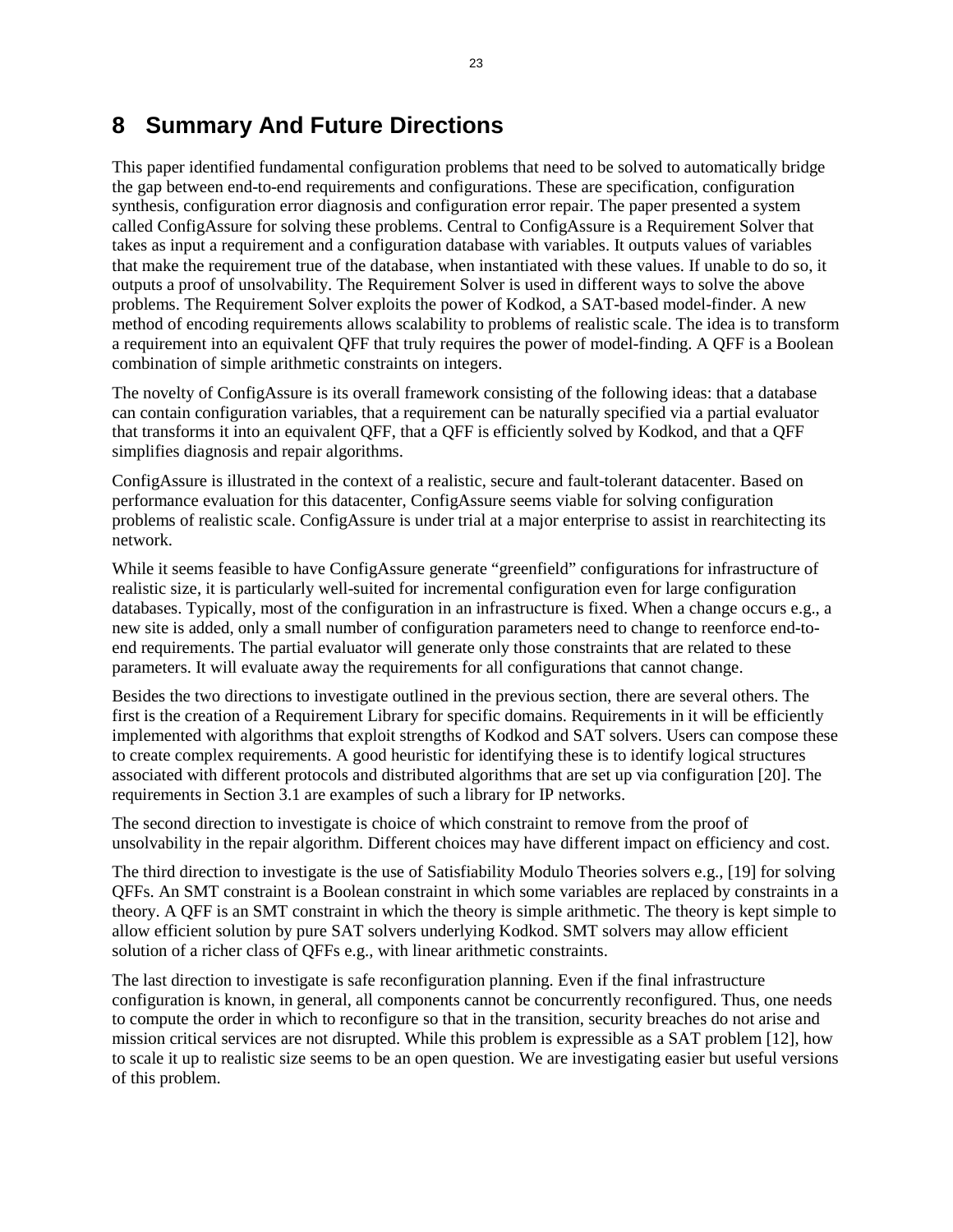# **Acknowledgements**

We thank Professor Daniel Jackson, Emina Torlak and Felix Chang at MIT, Professor Simon Ou at Kansas State University, Professor Ehab Al-Shaer at DePaul University and Professor Geoffrey Xie at Naval Post Graduate School for very helpful comments on this paper.

# **Biographies**

Sanjai Narain is a Senior Research Scientist at Telcordia Technologies, Inc. His current research is in principles of secure, survivable infrastructure design. His formal training is in mathematical logic and programming languages. He received a B.Tech. in Electrical Engineering from Indian Institute of Technology, New Delhi, in 1979, an M.S. in Computer Science from Syracuse University in 1981, and a Ph.D. in Computer Science from UCLA in 1988.

Gary Levin is a Senior Research Scientist at Telcordia Technologies. His expertise is in mathematical logic, programming languages and design of secure, survivable infrastructure. He received a B.S. in Computer Science from University of Delaware in 1975 and a Ph.D. in Computer Science from Cornell University in 1980.

Vikram Kaul is a Senior Research Scientist at Telcordia Technologies. His expertise is in software development and design of secure, survivable infrastructure. He received a B.E. (Hons) in Electrical & Electronics Engineering from Birla Institute of Technology and Science, Pilani in 1997 and an M.S. from The Wireless Information Networks Laboratory at Rutgers University in 2000.

Sharad Malik is George Van Ness Lothrop Professor of Electrical Engineering at Princeton University. His current research is in electronic design automation. The ZChaff SAT Solver developed by his team is widely used in research and industry. He received a B. Tech. in Electrical Engineering from Indian Institute of Technology, New Delhi, in 1985, and an M.S. and Ph.D. in Computer Science from University of California, Berkeley in 1987 and 1990 respectively.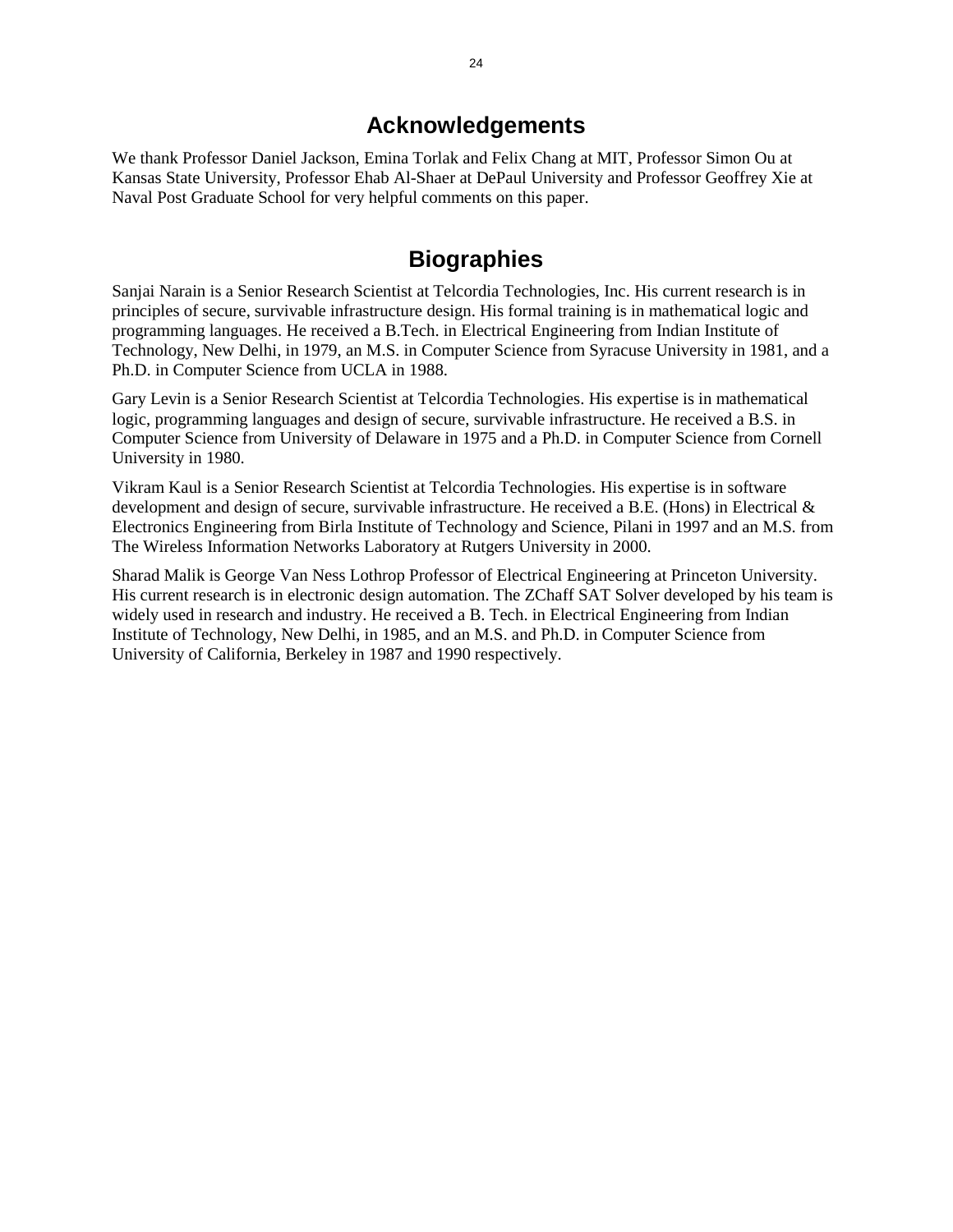## **References**

- 1. Alloy: http://alloy.mit.edu/
- 2. ZChaff: http://www.princeton.edu/~chaff/
- 3. Kodkod: http://web.mit.edu/emina/www/kodkod.html
- 4. E. Torlak and D. Jackson. Kodkod: A Relational Model Finder. *Tools and Algorithms for Construction and Analysis of Systems (TACAS '07).* Braga, Portugal, March 2007. (PDF) (slides)
- 5. SWI-Prolog: http://www.swi-prolog.org/
- 6. SWI-Prolog-JPL: http://www.swi-prolog.org/packages/jpl/prolog\_api/overview.html
- 7. Security and business continuity solutions from British Telecom. http://www.btglobalservices.com/business/global/en/products/docs/28154\_219475secur\_bro\_single.p df
- 8. B. Lampson. *Computer Security in Real World*. Annual Computer Security Applications Conference, 2000.

http://research.microsoft.com/Lampson/64-SecurityInRealWorld/Acrobat.pdf

- 9. D. Oppenheimer, A. Ganapathy, D. Patterson. *Why do Internet Services Fail and What Can Be Done About It?* 4th USENIX Symposium on Internet Technologies and Systems, 2003. http://roc.cs.berkeley.edu/papers/usits03.pdf
- 10. John Schwartz. *Who Needs Hackers?* New York Times, September 12, 2007. http://www.nytimes.com/2007/09/12/technology/techspecial/12threat.html.
- 11. Sanjai Narain. *Network Configuration Management via Model-Finding. Proceedings of USENIX Large Installation System Administration (LISA) Conference*, San Diego, CA, 2005.
- 12. B. Selman, H. Kautz, "Planning As Satisfiability," *Proceedings of ECAI-92*, http://www.cs.cornell.edu/selman/papers/pdf/92.ecai.satplan.pdf.
- 13. J. Homer, Xinming Ou, Miles McQueen. From attack graphs to automated configuration management --- an iterative approach Technical Report 2008-1, Computer Science Department, Kansas State University.
- 14. Ehab Al-Shaer and Hazem Hamed . Modeling and Management of Firewall Policies. *IEEE Transactions on Network and Service Management*, Volume 1-1, April 2004.
- 15. Telcordia IPAssure. http://www.argreenhouse.com/papers/narain/TelcordiaIPAssure.pdf.
- 16. Y.Mahajan, Z. Fu, Sharad Malik. Zchaff2004, An Efficient SAT Solver*. Proceedings of 7th International Conference on Theory and Applications of Satisfiability Testing (SAT),* 2004.
- 17. Z. Fu, Sharad Malik. Solving the Minimum-Cost Satisfiability Problem using Branch and Bound Search. *Proceedings of IEEE/ACM International Conference on Computer-Aided Design ICCAD*, 2006
- 18. Bratko, Ivan. *Prolog Programming for Artificial Intelligence.* Addison-Wesley International Computer Science Series, 1990
- 19. Clark Barrett and Sergey Berezin. CVC Lite: A New Implementation of the Cooperating Validity Checker. In *Proceedings of the 16th International Conference on Computer Aided Verification (CAV '04)*, volume 3114 of *Lecture Notes in Computer Science*, pages 515-518. Springer, July 2004. Boston, Massachusetts.